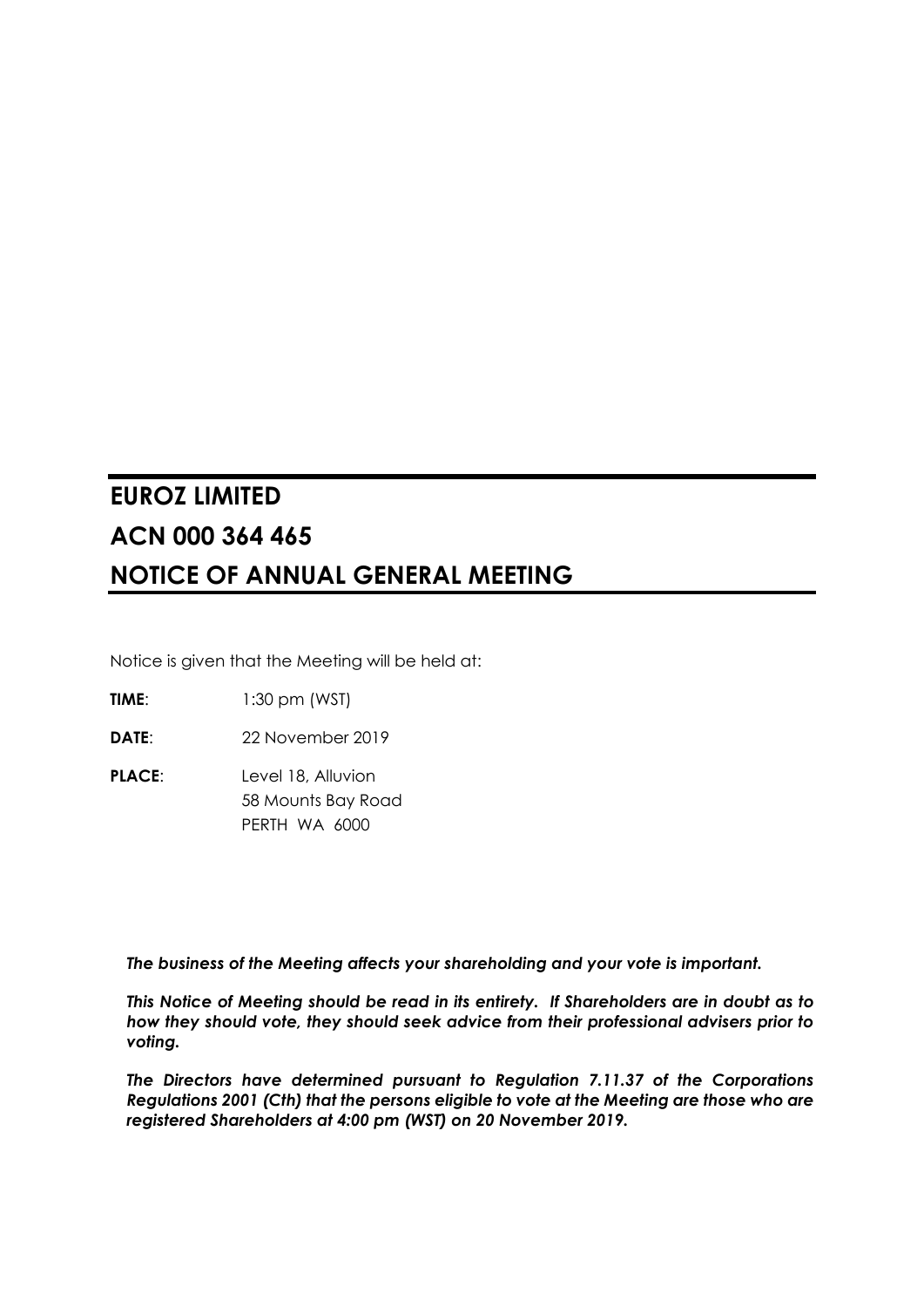# **CHAIRMAN'S LETTER**

21 October 2019

Dear Shareholders,

The success of Euroz is highly dependent on our ability to attract, retain and reward highly motivated and capable individuals. The nature of our business means we are very reliant on our employee's ability to generate revenue and returns for our shareholders.

The key element of our retention and remuneration strategy that underpins the strength of our business is the Euroz Limited Performance Rights Plan (**Plan**). The Plan which was first introduced in 2014 has functioned effectively to incentivise our key employees and allowed them to accumulate meaningful equity in Euroz shares over time. This has strengthened the connection and balance between employee performance and shareholder returns.

The Plan is a tax effective structure that allows the Company to convert a portion of an employee's pre-tax dollar bonus into Euroz shares (**Shares**). Whilst we have the flexibility to issue new equity if required the absolute intention of the Plan is for the Euroz Employee Share Trust to continue to buy these Shares on market over the course of a particular financial year in proportion with the ongoing profitability of the business.

The Board believes that this unique structure has provided a balance between shareholders' interests and rewarding and retaining the most important asset of our business – our staff.

In 2014 shareholders granted approval for 24 Performance Rights (**Performance Rights**) to be issued to the Directors at the time. Due to an administrative oversight the plan was not reapproved at the AGM in 2016 and 14 additional Performance Rights have since been issued to Directors.

Euroz intended for one Performance Right per year to be issued under the Plan to each of Euroz's Directors (and eligible employees). Each Performance Right (on conversion) allows the participant to elect for 25% of their yearly cash bonus to be used to purchase shares in Euroz (**Bonus Shares**). The Performance Rights themselves have no value.

The Bonus Shares are not newly issued shares, rather they have been purchased on-market by Computershare (acting as trustee) using 25% of the participant's cash bonus. Given the Bonus Shares are purchased on market using a portion of the Directors' bonus, Euroz's shareholders have not been diluted nor have any Company funds been utilised as a result of the conversion of the 14 Performance Rights. The Bonus Shares which are the subject of the 14 Performance Rights are currently held by Computershare (as trustee), and are all still held by the relevant Directors.

We are now seeking your approval to ratify the 14 Performance Rights, the continuation of the Plan and the issue of further Performance Rights to our Directors.

The proposed Plan is a replacement of, and not an addition to, the original plan. The proposed Plan aligns the maximum vesting period with changes made by the ATO and extends the maximum vesting period from seven years to fifteen years. This change is highly beneficial to shareholders in that it further serves to extend the longevity of our staff. The remainder of the Plan's operation, restrictions and hurdles remain unchanged.

We look forward to your continued support for this important remuneration policy at the AGM on 22 November 2019.

Yours sincerely **Andrew McKenzie Executive Chairman**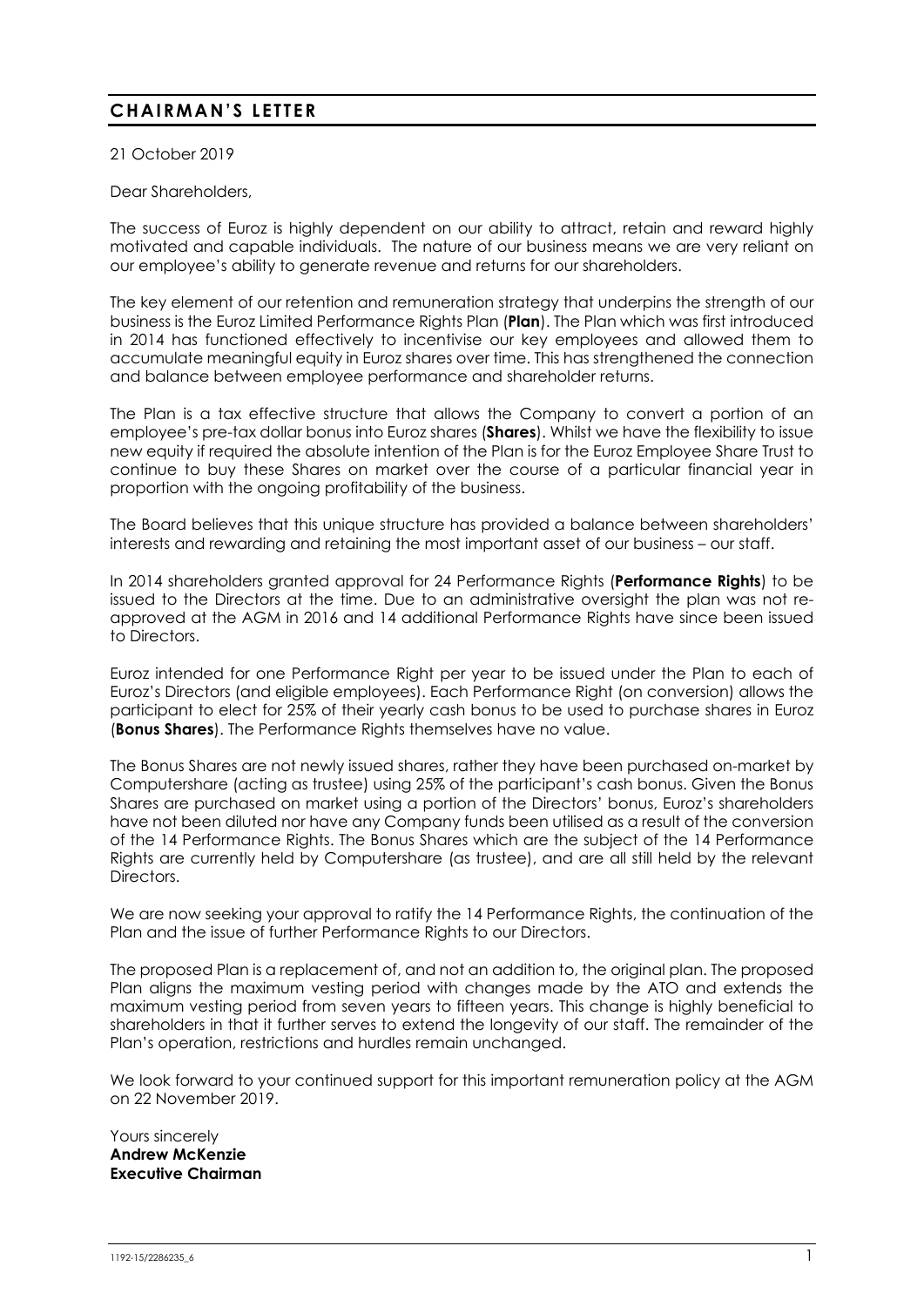### **BUSINESS OF THE MEETING**

#### **AGENDA**

#### **1. FINANCIAL STATEMENTS AND REPORTS**

To receive and consider the annual financial report of the Company for the financial year ended 30 June 2019 together with the declaration of the Directors, the Director's Report, the Remuneration Report and the auditor's report.

#### **2. RESOLUTION 1 – ADOPTION OF REMUNERATION REPORT**

To consider and, if thought fit, to pass, with or without amendment, the following resolution as a **non-binding resolution**:

*"That, for the purposes of section 250R(2) of the Corporations Act and for all other purposes, approval is given for the adoption of the Remuneration Report as contained in the Company's annual financial report for the financial year ended 30 June 2019."* 

#### **Note: the vote on this Resolution is advisory only and does not bind the Directors or the Company.**

#### **Voting Prohibition Statement:**

A vote on this Resolution must not be cast (in any capacity) by or on behalf of either of the following persons:

- (a) a member of the Key Management Personnel, details of whose remuneration are included in the Remuneration Report; or
- (b) a Closely Related Party of such a member.

However, a person (the **voter**) described above may cast a vote on this Resolution as a proxy if the vote is not cast on behalf of a person described above and either:

- (a) the voter is appointed as a proxy by writing that specifies the way the proxy is to vote on this Resolution; or
- (b) the voter is the Chair and the appointment of the Chair as proxy:
	- (i) does not specify the way the proxy is to vote on this Resolution; and
	- (ii) expressly authorises the Chair to exercise the proxy even though this Resolution is connected directly or indirectly with the remuneration of a member of the Key Management Personnel.

#### **3. RESOLUTION 2 – RE-ELECTION OF DIRECTOR – MR ANTHONY BRITTAIN**

To consider and, if thought fit, to pass, with or without amendment, the following resolution as an **ordinary resolution**:

*"That, for the purpose of clause 13.2 of the Constitution, ASX Listing Rule 14.4 and for all other purposes, Mr Anthony Brittain, a Director, retires by rotation, and being eligible, is re-elected as a Director."* 

#### **4. RESOLUTION 3 – RE-ELECTION OF DIRECTOR – MR ANDREW MCKENZIE**

To consider and, if thought fit, to pass, with or without amendment, the following resolution as an **ordinary resolution**:

*"That, for the purpose of clause 13.2 of the Constitution and for all other purposes, Mr Andrew McKenzie, a Director, retires by rotation, and being eligible, is re-elected as a Director."*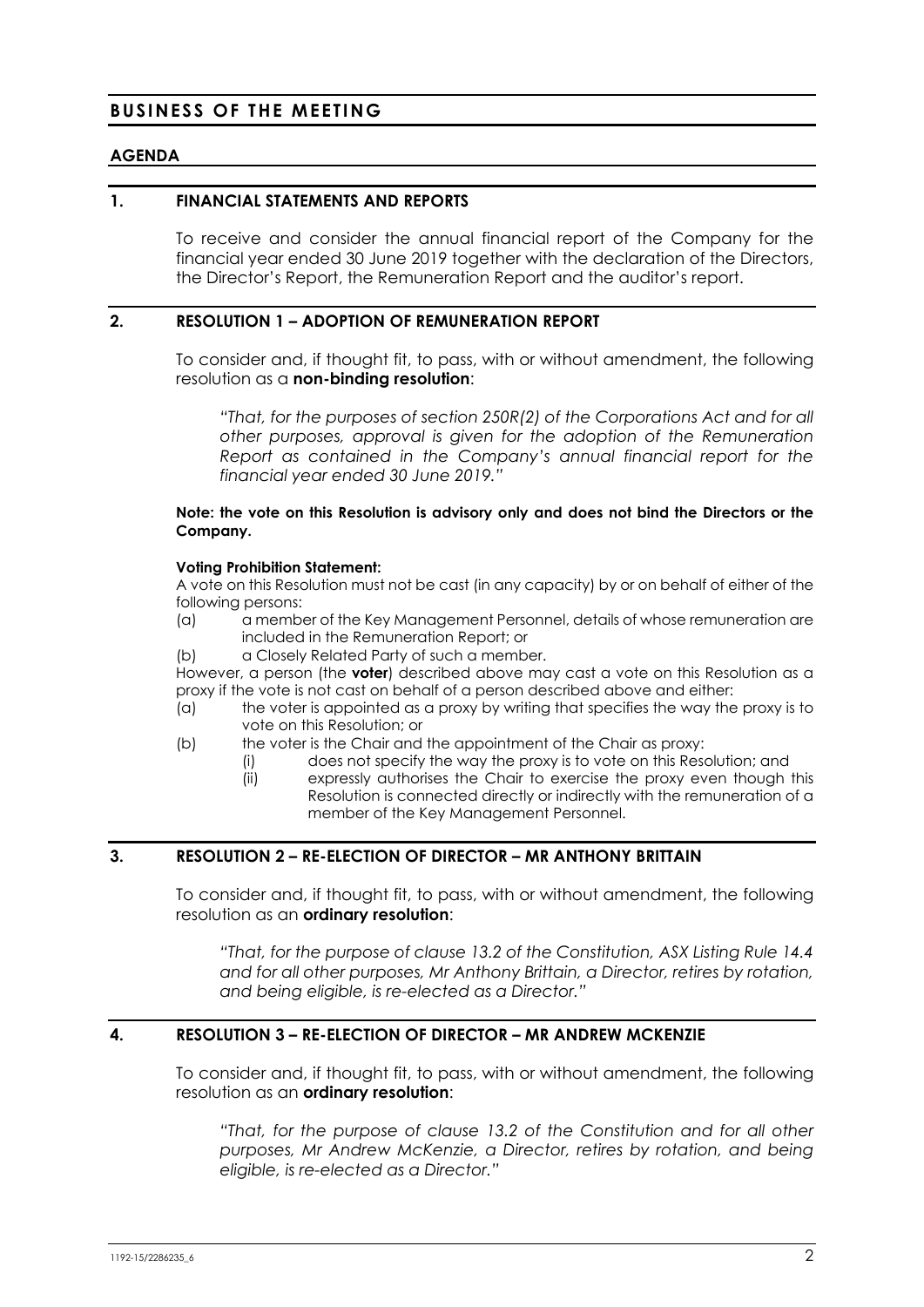#### **5. RESOLUTION 4 – RE-ELECTION OF DIRECTOR – MR RUSSELL KANE**

To consider and, if thought fit, to pass, with or without amendment, the following resolution as an **ordinary resolution**:

*"That, for the purpose of clause 13.2 of the Constitution and for all other purposes, Mr Russell Kane, a Director, retires by rotation, and being eligible, is re-elected as a Director."* 

#### **6. RESOLUTION 5 – ADOPTION OF INCENTIVE PERFORMANCE RIGHTS PLAN**

To consider and, if thought fit, to pass, with or without amendment, the following resolution as an **ordinary resolution**:

*"That, for the purposes of ASX Listing Rule 7.2 (Exception 9(b)) and for all other purposes, approval is given for the Company to adopt an employee performance rights plan titled Incentive Performance Rights Plan and for the issue of securities under that Plan, on the terms and conditions set out in the Explanatory Statement."* 

**Voting Exclusion**: The Company will disregard any votes cast in favour of the Resolution by or on behalf of any Director except one who is ineligible to participate in any employee incentive scheme in relation to the Company, or any associates of those Directors. However, the Company need not disregard a vote if it is cast by a person as a proxy for a person who is entitled to vote, in accordance with the directions on the Proxy Form, or, it is cast by the person chairing the meeting as proxy for a person who is entitled to vote, in accordance with a direction on the Proxy Form to vote as the proxy decides.

#### **Voting Prohibition Statement:**

A person appointed as a proxy must not vote, on the basis of that appointment, on this Resolution if:

- (a) the proxy is either:
	- (i) a member of the Key Management Personnel; or
	- (ii) a Closely Related Party of such a member; and

(b) the appointment does not specify the way the proxy is to vote on this Resolution. However, the above prohibition does not apply if:

- (a) the proxy is the Chair; and
- (b) the appointment expressly authorises the Chair to exercise the proxy even though this Resolution is connected directly or indirectly with remuneration of a member of the Key Management Personnel.

#### **7. RESOLUTION 6 – ISSUE OF RELATED PARTY PERFORMANCE RIGHTS TO MR ANDREW MCKENZIE**

To consider and, if thought fit, to pass the following resolution as an **ordinary resolution**:

*"That, subject to the passing of Resolution 5, for the purposes of section 195(4) and section 208 of the Corporations Act, ASX Listing Rule 10.14 and for all other purposes, approval is given for the Company to issue 4 Performance Rights to Mr Andrew McKenzie (or his nominee) under the Incentive Performance Rights Plan on the terms and conditions set out in the Explanatory Statement."* 

**Voting Exclusion**: The Company will disregard any votes cast in favour of the Resolution by or on behalf any Director who is eligible to participate in the employee incentive scheme in respect of which the approval is sought (or his nominee), or any associates of those Directors (**Resolution 6 Excluded Party**). However, the Company need not disregard a vote if it is cast by a person as a proxy for a person who is entitled to vote, in accordance with the directions on the Proxy Form, or, provided the Chair is not a Resolution 6 Excluded Party,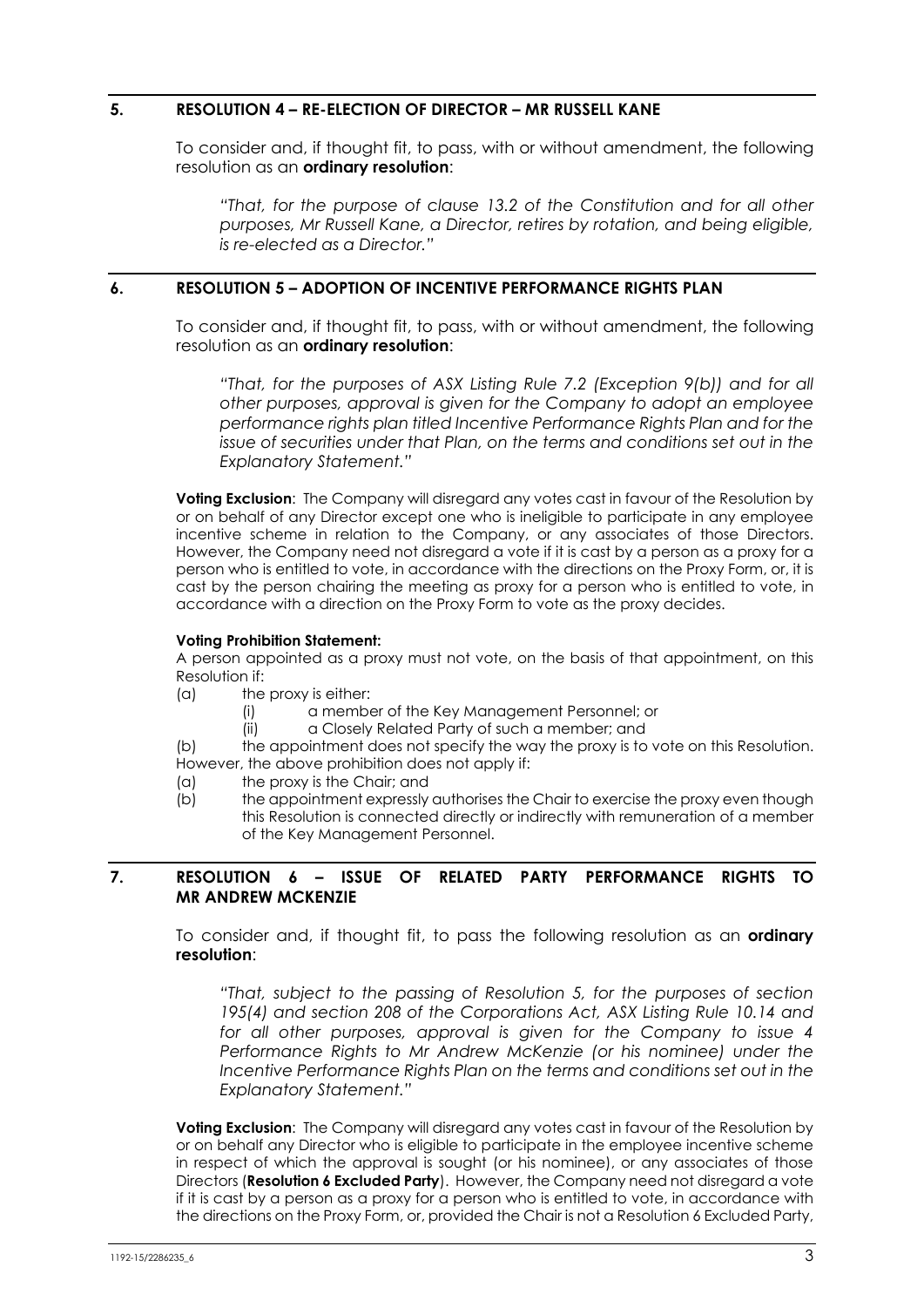it is cast by the person chairing the meeting as proxy for a person who is entitled to vote, in accordance with a direction on the Proxy Form to vote as the proxy decides.

#### **Voting Prohibition Statement:**

A person appointed as a proxy must not vote, on the basis of that appointment, on this Resolution if:

(a) the proxy is either:

- (i) a member of the Key Management Personnel; or
- (ii) a Closely Related Party of such a member; and

(b) the appointment does not specify the way the proxy is to vote on this Resolution. Provided the Chair is not a Resolution 6 Excluded Party, the above prohibition does not apply if:

(a) the proxy is the Chair; and

(b) the appointment expressly authorises the Chair to exercise the proxy even though this Resolution is connected directly or indirectly with remuneration of a member of the Key Management Personnel.

#### **8. RESOLUTION 7 – ISSUE OF RELATED PARTY PERFORMANCE RIGHTS TO MR ROBERT BLACK**

To consider and, if thought fit, to pass the following resolution as an **ordinary resolution**:

*"That, subject to the passing of Resolution 5, for the purposes of section 195(4) and section 208 of the Corporations Act, ASX Listing Rule 10.14 and for all other purposes, approval is given for the Company to issue 4 Performance Rights to Mr Robert Black (or his nominee) under the Incentive Performance Rights Plan on the terms and conditions set out in the Explanatory Statement."* 

**Voting Exclusion**: The Company will disregard any votes cast in favour of the Resolution by or on behalf any Director who is eligible to participate in the employee incentive scheme in respect of which the approval is sought (or his nominee), or any associates of those Directors (**Resolution 7 Excluded Party**). However, the Company need not disregard a vote if it is cast by a person as a proxy for a person who is entitled to vote, in accordance with the directions on the Proxy Form, or, provided the Chair is not a Resolution 7 Excluded Party, it is cast by the person chairing the meeting as proxy for a person who is entitled to vote, in accordance with a direction on the Proxy Form to vote as the proxy decides.

#### **Voting Prohibition Statement:**

A person appointed as a proxy must not vote, on the basis of that appointment, on this Resolution if:

- (a) the proxy is either:
	- (i) a member of the Key Management Personnel; or
	- (ii) a Closely Related Party of such a member; and

(b) the appointment does not specify the way the proxy is to vote on this Resolution. Provided the Chair is not a Resolution 7 Excluded Party, the above prohibition does not apply if:

- (a) the proxy is the Chair; and
- (b) the appointment expressly authorises the Chair to exercise the proxy even though this Resolution is connected directly or indirectly with remuneration of a member of the Key Management Personnel.

#### **9. RESOLUTION 8 – ISSUE OF RELATED PARTY PERFORMANCE RIGHTS TO MR ANTHONY BRITTAIN**

To consider and, if thought fit, to pass the following resolution as an **ordinary resolution**:

*"That, subject to the passing of Resolution 5, for the purposes of section 195(4) and section 208 of the Corporations Act, ASX Listing Rule 10.14 and for all other purposes, approval is given for the Company to issue 4*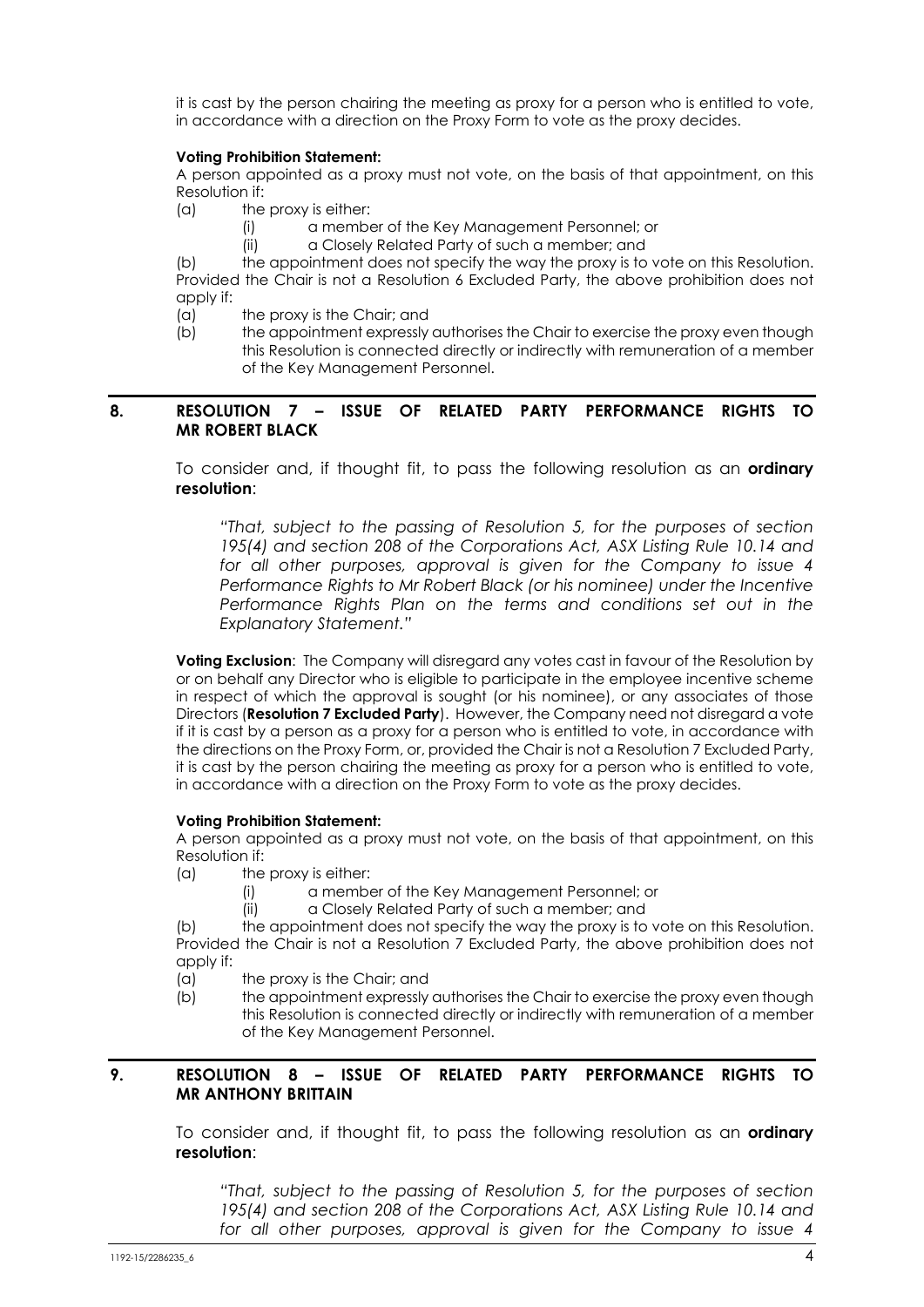*Performance Rights to Mr Anthony Brittain (or his nominee) under the Incentive Performance Rights Plan on the terms and conditions set out in the Explanatory Statement."* 

**Voting Exclusion:** The Company will disregard any votes cast in favour of the Resolution by or on behalf any Director who is eligible to participate in the employee incentive scheme in respect of which the approval is sought (or his nominee), or any associates of those Directors (**Resolution 8 Excluded Party**). However, the Company need not disregard a vote if it is cast by a person as a proxy for a person who is entitled to vote, in accordance with the directions on the Proxy Form, or, provided the Chair is not a Resolution 8 Excluded Party, it is cast by the person chairing the meeting as proxy for a person who is entitled to vote, in accordance with a direction on the Proxy Form to vote as the proxy decides.

#### **Voting Prohibition Statement:**

A person appointed as a proxy must not vote, on the basis of that appointment, on this Resolution if:

- (a) the proxy is either:
	- (i) a member of the Key Management Personnel; or
	- (ii) a Closely Related Party of such a member; and

(b) the appointment does not specify the way the proxy is to vote on this Resolution. Provided the Chair is not a Resolution 8 Excluded Party, the above prohibition does not apply if:

- (a) the proxy is the Chair; and
- (b) the appointment expressly authorises the Chair to exercise the proxy even though this Resolution is connected directly or indirectly with remuneration of a member of the Key Management Personnel.

#### **10. RESOLUTION 9 – ISSUE OF RELATED PARTY PERFORMANCE RIGHTS TO MR GREG CHESSELL**

To consider and, if thought fit, to pass the following resolution as an **ordinary resolution**:

*"That, subject to the passing of Resolution 5, for the purposes of section 195(4) and section 208 of the Corporations Act, ASX Listing Rule 10.14 and for all other purposes, approval is given for the Company to issue 4 Performance Rights to Mr Greg Chessell (or his nominee) under the Incentive Performance Rights Plan on the terms and conditions set out in the Explanatory Statement."* 

**Voting Exclusion**: The Company will disregard any votes cast in favour of the Resolution by or on behalf any Director who is eligible to participate in the employee incentive scheme in respect of which the approval is sought (or his nominee), or any associates of those Directors (**Resolution 9 Excluded Party**). However, the Company need not disregard a vote if it is cast by a person as a proxy for a person who is entitled to vote, in accordance with the directions on the Proxy Form, or, provided the Chair is not a Resolution 9 Excluded Party, it is cast by the person chairing the meeting as proxy for a person who is entitled to vote, in accordance with a direction on the Proxy Form to vote as the proxy decides.

#### **Voting Prohibition Statement:**

A person appointed as a proxy must not vote, on the basis of that appointment, on this Resolution if:

- (a) the proxy is either:
	- (i) a member of the Key Management Personnel; or
	- (ii) a Closely Related Party of such a member; and

(b) the appointment does not specify the way the proxy is to vote on this Resolution. Provided the Chair is not a Resolution 9 Excluded Party, the above prohibition does not apply if:

- (a) the proxy is the Chair; and
- (b) the appointment expressly authorises the Chair to exercise the proxy even though this Resolution is connected directly or indirectly with remuneration of a member of the Key Management Personnel.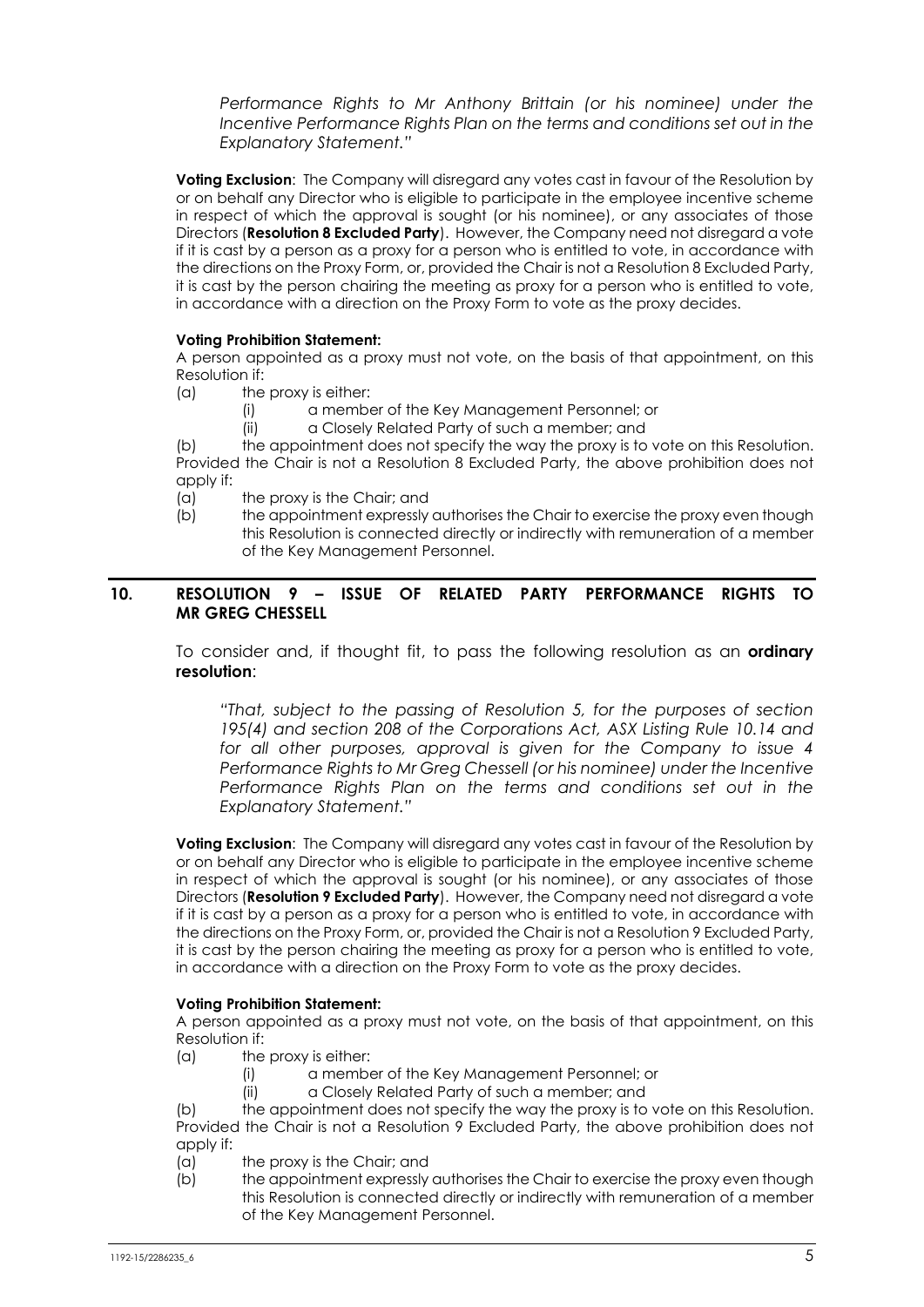#### **11. RESOLUTION 10 – ISSUE OF RELATED PARTY PERFORMANCE RIGHTS TO MR JAY HUGHES**

To consider and, if thought fit, to pass the following resolution as an **ordinary resolution**:

*"That, subject to the passing of Resolution 5, for the purposes of section 195(4) and section 208 of the Corporations Act, ASX Listing Rule 10.14 and for all other purposes, approval is given for the Company to issue 4 Performance Rights to Mr Jay Hughes (or his nominee) under the Incentive Performance Rights Plan on the terms and conditions set out in the Explanatory Statement."* 

**Voting Exclusion**: The Company will disregard any votes cast in favour of the Resolution by or on behalf any Director who is eligible to participate in the employee incentive scheme in respect of which the approval is sought (or his nominee), or any associates of those Directors (**Resolution 10 Excluded Party**). However, the Company need not disregard a vote if it is cast by a person as a proxy for a person who is entitled to vote, in accordance with the directions on the Proxy Form, or, provided the Chair is not a Resolution 10 Excluded Party, it is cast by the person chairing the meeting as proxy for a person who is entitled to vote, in accordance with a direction on the Proxy Form to vote as the proxy decides.

#### **Voting Prohibition Statement:**

A person appointed as a proxy must not vote, on the basis of that appointment, on this Resolution if:

- (a) the proxy is either:
	- (i) a member of the Key Management Personnel; or
	- (ii) a Closely Related Party of such a member; and

(b) the appointment does not specify the way the proxy is to vote on this Resolution. Provided the Chair is not a Resolution 10 Excluded Party, the above prohibition does not apply if:

- (a) the proxy is the Chair; and
- $\overrightarrow{b}$  the appointment expressly authorises the Chair to exercise the proxy even though this Resolution is connected directly or indirectly with remuneration of a member of the Key Management Personnel.

#### **12. RESOLUTION 11 – ISSUE OF RELATED PARTY PERFORMANCE RIGHTS TO MR RUSSELL KANE**

To consider and, if thought fit, to pass the following resolution as an **ordinary resolution**:

*"That, subject to the passing of Resolution 5, for the purposes of section 195(4) and section 208 of the Corporations Act, ASX Listing Rule 10.14 and for all other purposes, approval is given for the Company to issue 4 Performance Rights to Mr Russell Kane (or his nominee) under the Incentive Performance Rights Plan on the terms and conditions set out in the Explanatory Statement."* 

**Voting Exclusion**: The Company will disregard any votes cast in favour of the Resolution by or on behalf any Director who is eligible to participate in the employee incentive scheme in respect of which the approval is sought (or his nominee), or any associates of those Directors (**Resolution 11 Excluded Party**). However, the Company need not disregard a vote if it is cast by a person as a proxy for a person who is entitled to vote, in accordance with the directions on the Proxy Form, or, provided the Chair is not a Resolution 11 Excluded Party, it is cast by the person chairing the meeting as proxy for a person who is entitled to vote, in accordance with a direction on the Proxy Form to vote as the proxy decides.

#### **Voting Prohibition Statement:**

A person appointed as a proxy must not vote, on the basis of that appointment, on this Resolution if: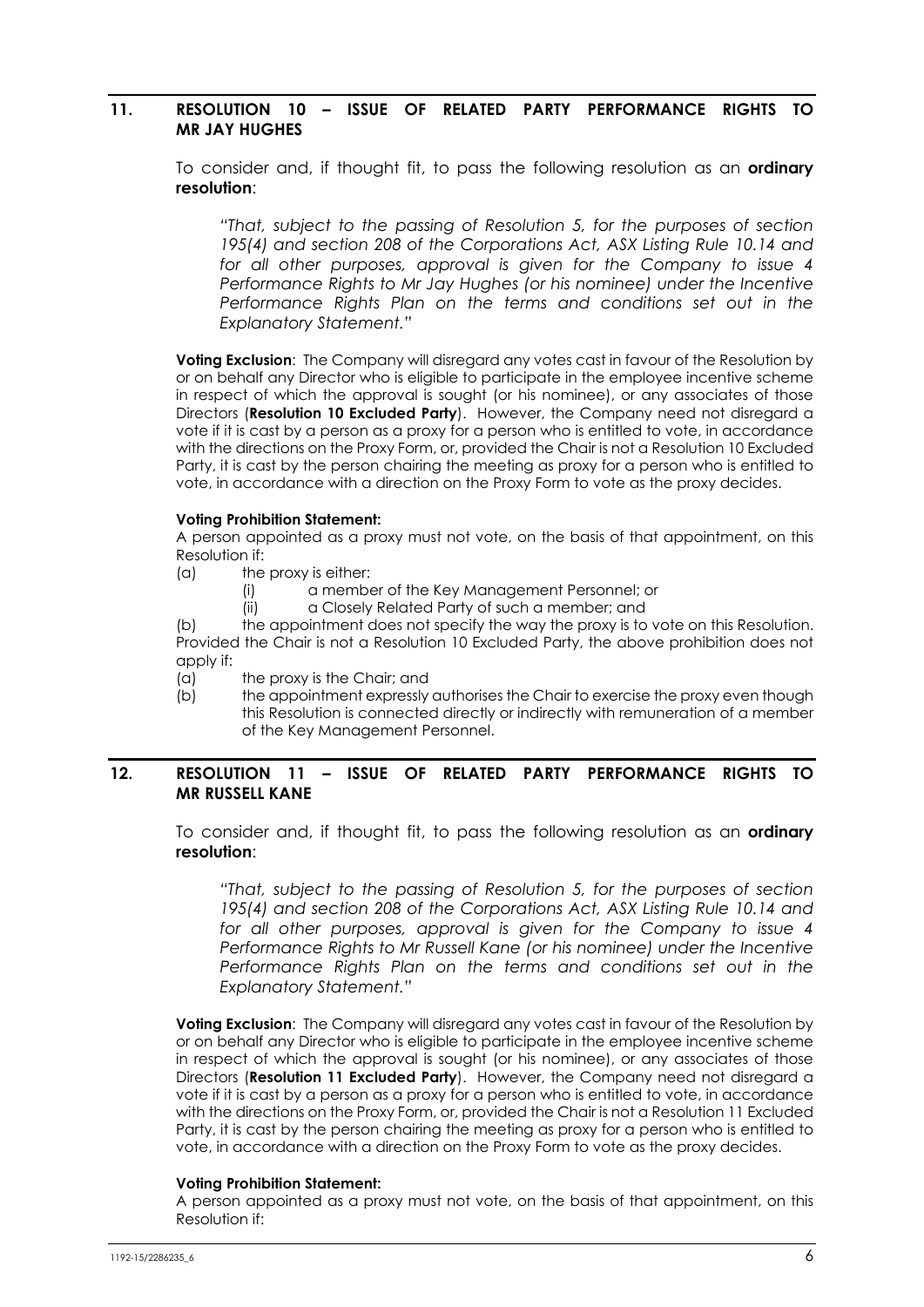(a) the proxy is either:

- (i) a member of the Key Management Personnel; or
- (ii) a Closely Related Party of such a member; and

(b) the appointment does not specify the way the proxy is to vote on this Resolution. Provided the Chair is not a Resolution 11 Excluded Party, the above prohibition does not apply if:

(a) the proxy is the Chair; and

(b) the appointment expressly authorises the Chair to exercise the proxy even though this Resolution is connected directly or indirectly with remuneration of a member of the Key Management Personnel.

#### **13. RESOLUTION 12 – ISSUE OF RELATED PARTY PERFORMANCE RIGHTS TO MR SIMON YEO**

To consider and, if thought fit, to pass the following resolution as an **ordinary resolution**:

*"That, subject to the passing of Resolution 5, for the purposes of section 195(4) and section 208 of the Corporations Act, ASX Listing Rule 10.14 and for all other purposes, approval is given for the Company to issue 4 Performance Rights to Mr Simon Yeo (or his nominee) under the Incentive Performance Rights Plan on the terms and conditions set out in the Explanatory Statement."* 

**Voting Exclusion**: The Company will disregard any votes cast in favour of the Resolution by or on behalf any Director who is eligible to participate in the employee incentive scheme in respect of which the approval is sought (or his nominee), or any associates of those Directors (**Resolution 12 Excluded Party**). However, the Company need not disregard a vote if it is cast by a person as a proxy for a person who is entitled to vote, in accordance with the directions on the Proxy Form, or, provided the Chair is not a Resolution 12 Excluded Party, it is cast by the person chairing the meeting as proxy for a person who is entitled to vote, in accordance with a direction on the Proxy Form to vote as the proxy decides.

#### **Voting Prohibition Statement:**

A person appointed as a proxy must not vote, on the basis of that appointment, on this Resolution if:

- (a) the proxy is either:
	- (i) a member of the Key Management Personnel; or
	- (ii) a Closely Related Party of such a member; and

(b) the appointment does not specify the way the proxy is to vote on this Resolution. Provided the Chair is not a Resolution 12 Excluded Party, the above prohibition does not apply if:

- (a) the proxy is the Chair; and
- (b) the appointment expressly authorises the Chair to exercise the proxy even though this Resolution is connected directly or indirectly with remuneration of a member of the Key Management Personnel.

#### **14. RESOLUTION 13 – RATIFICATION OF PRIOR ISSUE – PERFORMANCE RIGHTS – MR ANTHONY BRITTAIN**

To consider and, if thought fit, to pass, with or without amendment, the following resolution as an **ordinary resolution**:

*"That, for the purposes of ASX Listing Rule 10.14 and for all other purposes, Shareholders ratify the issue of 3 Performance Rights to Mr Anthony Brittain (or his nominee) on the terms and conditions set out in the Explanatory Statement."* 

**Voting Exclusion**: The Company will disregard any votes cast in favour of the Resolution by or on behalf any Director who is eligible to participate in the employee incentive scheme in respect of which the approval is sought (or his nominee), or any associates of those Directors (**Resolution 13 Excluded Party**). However, the Company need not disregard a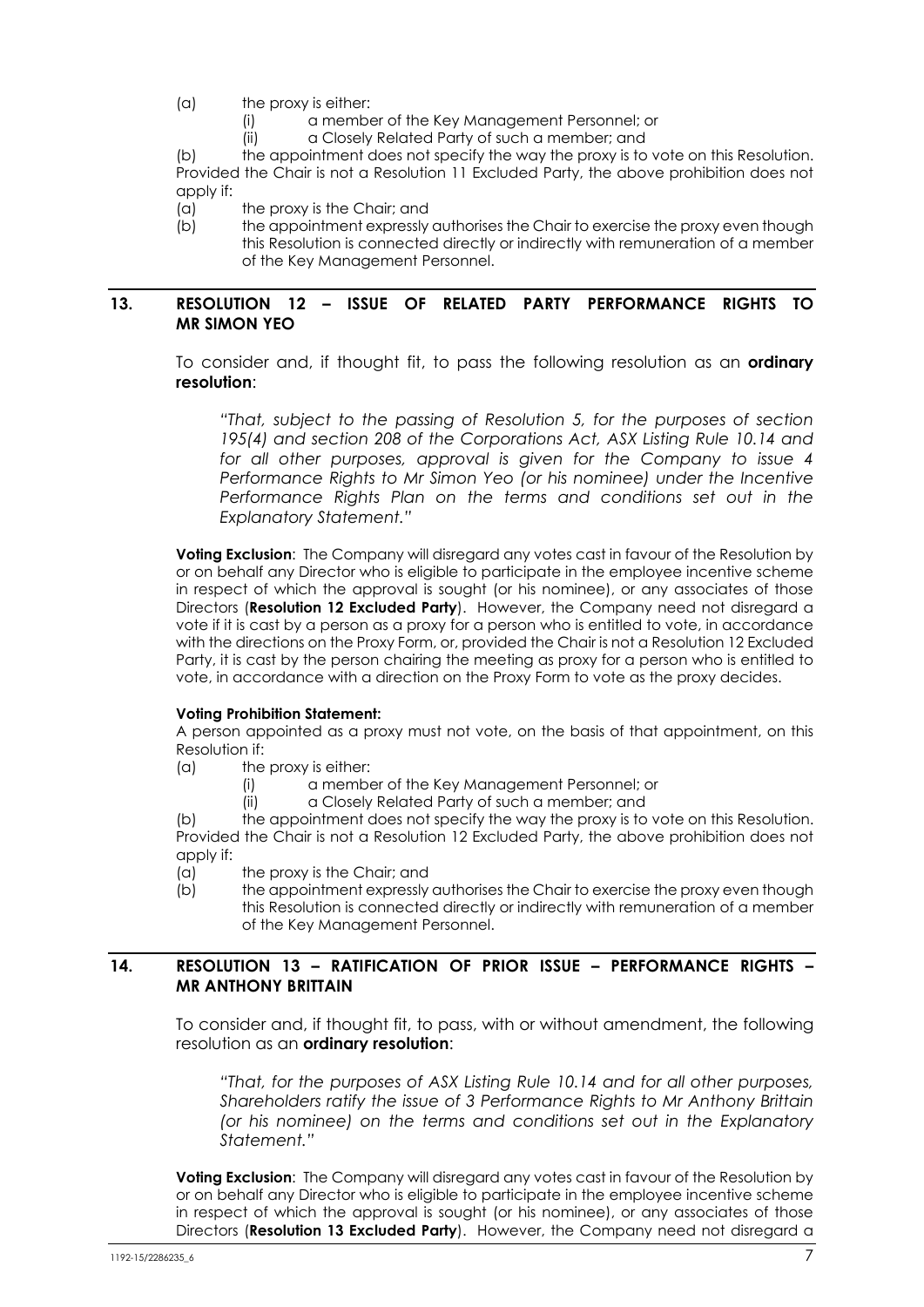vote if it is cast by a person as a proxy for a person who is entitled to vote, in accordance with the directions on the Proxy Form, or, provided the Chair is not a Resolution 13 Excluded Party, it is cast by the person chairing the meeting as proxy for a person who is entitled to vote, in accordance with a direction on the Proxy Form to vote as the proxy decides.

#### **Voting Prohibition Statement:**

A person appointed as a proxy must not vote, on the basis of that appointment, on this Resolution if:

- (a) the proxy is either:
	- (i) a member of the Key Management Personnel; or
	- (ii) a Closely Related Party of such a member; and

(b) the appointment does not specify the way the proxy is to vote on this Resolution. Provided the Chair is not a Resolution 13 Excluded Party, the above prohibition does not apply if:

- (a) the proxy is the Chair; and
- (b) the appointment expressly authorises the Chair to exercise the proxy even though this Resolution is connected directly or indirectly with remuneration of a member of the Key Management Personnel.

#### **15. RESOLUTION 14 – RATIFICATION OF PRIOR ISSUE – PERFORMANCE RIGHTS – MR ANDREW MCKENZIE**

To consider and, if thought fit, to pass, with or without amendment, the following resolution as an **ordinary resolution**:

*"That, for the purposes of ASX Listing Rule 10.14 and for all other purposes, Shareholders ratify the issue of 2 Performance Rights to Mr Andrew McKenzie (or his nominee) on the terms and conditions set out in the Explanatory Statement."* 

**Voting Exclusion**: The Company will disregard any votes cast in favour of the Resolution by or on behalf any Director who is eligible to participate in the employee incentive scheme in respect of which the approval is sought (or his nominee), or any associates of those Directors (**Resolution 14 Excluded Party**). However, the Company need not disregard a vote if it is cast by a person as a proxy for a person who is entitled to vote, in accordance with the directions on the Proxy Form, or, provided the Chair is not a Resolution 14 Excluded Party, it is cast by the person chairing the meeting as proxy for a person who is entitled to vote, in accordance with a direction on the Proxy Form to vote as the proxy decides.

#### **Voting Prohibition Statement:**

A person appointed as a proxy must not vote, on the basis of that appointment, on this Resolution if:

- (a) the proxy is either:
	- (i) a member of the Key Management Personnel; or
	- (ii) a Closely Related Party of such a member; and

(b) the appointment does not specify the way the proxy is to vote on this Resolution. Provided the Chair is not a Resolution 14 Excluded Party, the above prohibition does not apply if:

- (a) the proxy is the Chair; and
- (b) the appointment expressly authorises the Chair to exercise the proxy even though this Resolution is connected directly or indirectly with remuneration of a member of the Key Management Personnel.

#### **16. RESOLUTION 15 – RATIFICATION OF PRIOR ISSUE – PERFORMANCE RIGHTS – MR JAY HUGHES**

To consider and, if thought fit, to pass, with or without amendment, the following resolution as an **ordinary resolution**:

*"That, for the purposes of ASX Listing Rule 10.14 and for all other purposes, Shareholders ratify the issue of 2 Performance Rights to Mr Jay Hughes (or his nominee) on the terms and conditions set out in the Explanatory Statement."*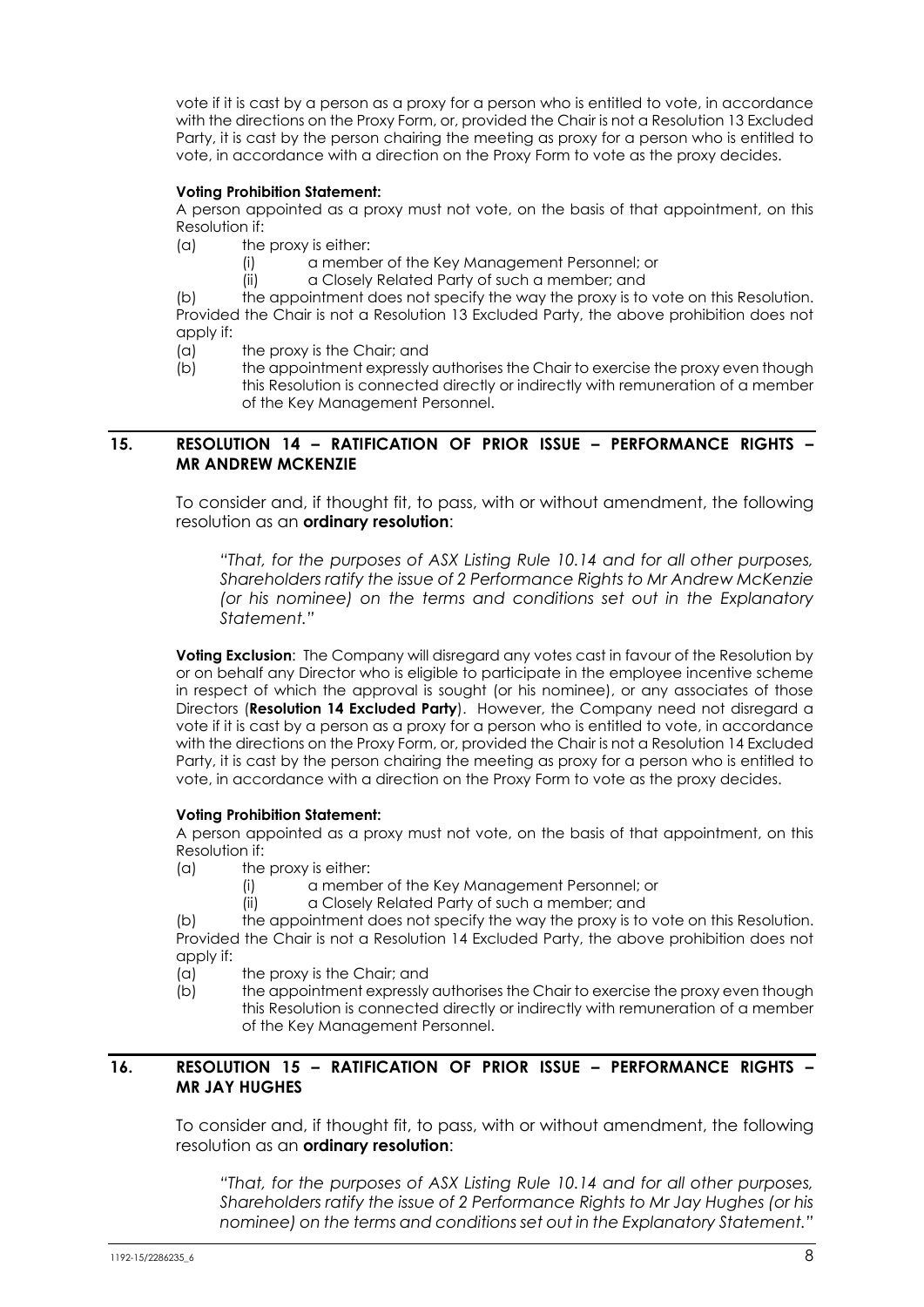**Voting Exclusion**: The Company will disregard any votes cast in favour of the Resolution by or on behalf any Director who is eligible to participate in the employee incentive scheme in respect of which the approval is sought (or his nominee), or any associates of those Directors (**Resolution 15 Excluded Party**). However, the Company need not disregard a vote if it is cast by a person as a proxy for a person who is entitled to vote, in accordance with the directions on the Proxy Form, or, provided the Chair is not a Resolution 15 Excluded Party, it is cast by the person chairing the meeting as proxy for a person who is entitled to vote, in accordance with a direction on the Proxy Form to vote as the proxy decides.

#### **Voting Prohibition Statement:**

A person appointed as a proxy must not vote, on the basis of that appointment, on this Resolution if:

- (a) the proxy is either:
	- (i) a member of the Key Management Personnel; or
	- (ii) a Closely Related Party of such a member; and

(b) the appointment does not specify the way the proxy is to vote on this Resolution. Provided the Chair is not a Resolution 15 Excluded Party, the above prohibition does not apply if:

- (a) the proxy is the Chair; and
- (b) the appointment expressly authorises the Chair to exercise the proxy even though this Resolution is connected directly or indirectly with remuneration of a member of the Key Management Personnel.

#### **17. RESOLUTION 16 – RATIFICATION OF PRIOR ISSUE – PERFORMANCE RIGHTS – MR GREG CHESSELL**

To consider and, if thought fit, to pass, with or without amendment, the following resolution as an **ordinary resolution**:

*"That, for the purposes of ASX Listing Rule 10.14 and for all other purposes, Shareholders ratify the issue of 2 Performance Rights to Mr Greg Chessell (or his nominee) on the terms and conditions set out in the Explanatory Statement."* 

**Voting Exclusion**: The Company will disregard any votes cast in favour of the Resolution by or on behalf any Director who is eligible to participate in the employee incentive scheme in respect of which the approval is sought (or his nominee), or any associates of those Directors (**Resolution 16 Excluded Party**). However, the Company need not disregard a vote if it is cast by a person as a proxy for a person who is entitled to vote, in accordance with the directions on the Proxy Form, or, provided the Chair is not a Resolution 16 Excluded Party, it is cast by the person chairing the meeting as proxy for a person who is entitled to vote, in accordance with a direction on the Proxy Form to vote as the proxy decides.

#### **Voting Prohibition Statement:**

A person appointed as a proxy must not vote, on the basis of that appointment, on this Resolution if:

- (a) the proxy is either:
	- (i) a member of the Key Management Personnel; or
	- (ii) a Closely Related Party of such a member; and

(b) the appointment does not specify the way the proxy is to vote on this Resolution. Provided the Chair is not a Resolution 16 Excluded Party, the above prohibition does not apply if:

- (a) the proxy is the Chair; and
- (b) the appointment expressly authorises the Chair to exercise the proxy even though this Resolution is connected directly or indirectly with remuneration of a member of the Key Management Personnel.

#### **18. RESOLUTION 17 – RATIFICATION OF PRIOR ISSUE – PERFORMANCE RIGHTS – MR SIMON YEO**

To consider and, if thought fit, to pass, with or without amendment, the following resolution as an **ordinary resolution**: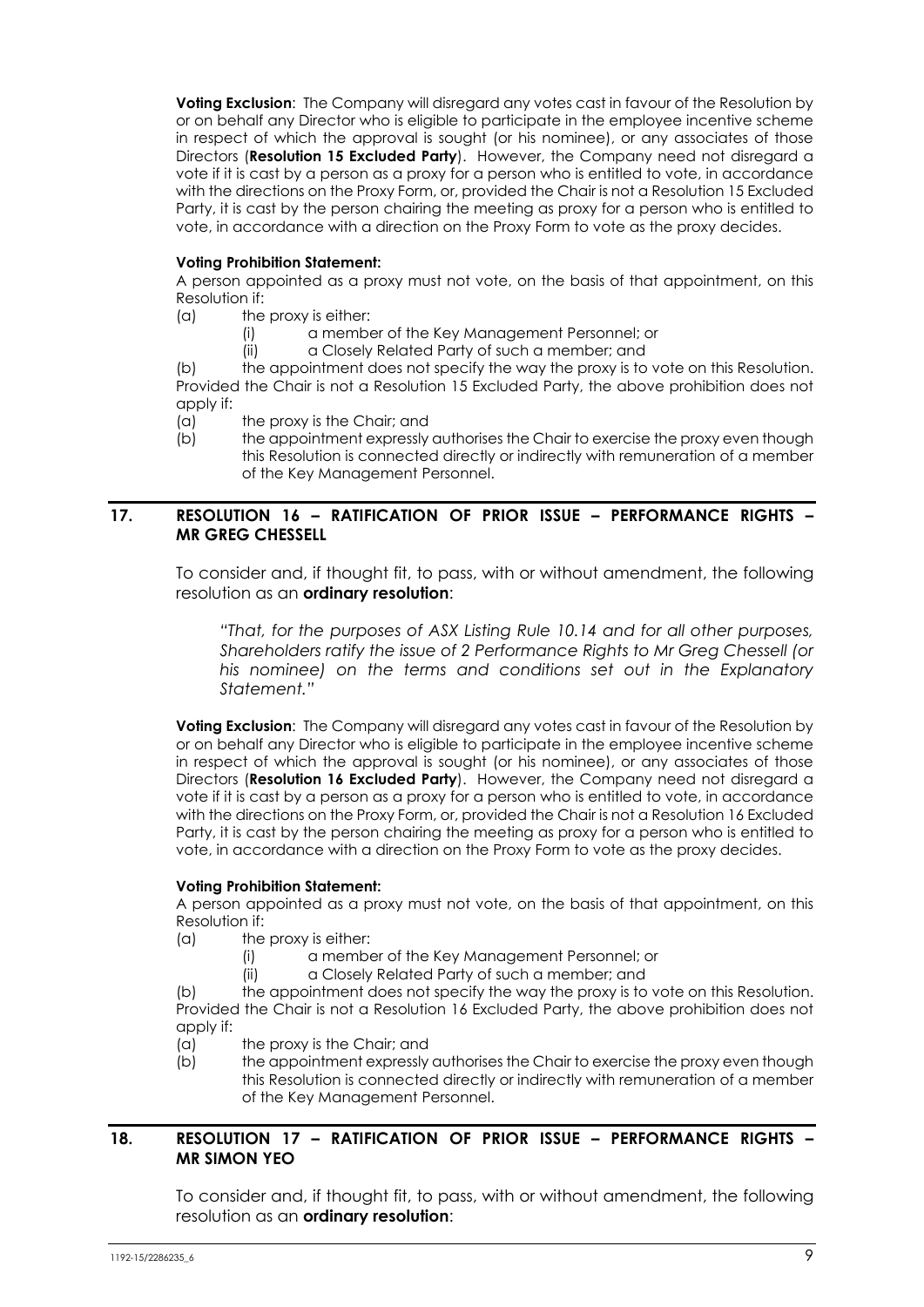*"That, for the purposes of ASX Listing Rule 10.14 and for all other purposes, Shareholders ratify the issue of 2 Performance Rights to Mr Simon Yeo (or his nominee) on the terms and conditions set out in the Explanatory Statement."* 

**Voting Exclusion:** The Company will disregard any votes cast in favour of the Resolution by or on behalf any Director who is eligible to participate in the employee incentive scheme in respect of which the approval is sought (or his nominee), or any associates of those Directors (**Resolution 17 Excluded Party**). However, the Company need not disregard a vote if it is cast by a person as a proxy for a person who is entitled to vote, in accordance with the directions on the Proxy Form, or, provided the Chair is not a Resolution 17 Excluded Party, it is cast by the person chairing the meeting as proxy for a person who is entitled to vote, in accordance with a direction on the Proxy Form to vote as the proxy decides.

#### **Voting Prohibition Statement:**

A person appointed as a proxy must not vote, on the basis of that appointment, on this Resolution if:

- (a) the proxy is either:
	- (i) a member of the Key Management Personnel; or
	- (ii) a Closely Related Party of such a member; and

(b) the appointment does not specify the way the proxy is to vote on this Resolution. Provided the Chair is not a Resolution 17 Excluded Party, the above prohibition does not apply if:

- (a) the proxy is the Chair; and
- (b) the appointment expressly authorises the Chair to exercise the proxy even though this Resolution is connected directly or indirectly with remuneration of a member of the Key Management Personnel.

#### **19. RESOLUTION 18 – RATIFICATION OF PRIOR ISSUE – PERFORMANCE RIGHTS – MR RUSSELL KANE**

To consider and, if thought fit, to pass, with or without amendment, the following resolution as an **ordinary resolution**:

*"That, for the purposes of ASX Listing Rule 10.14 and for all other purposes, Shareholders ratify the issue of 2 Performance Rights to Mr Russell Kane (or his nominee) on the terms and conditions set out in the Explanatory Statement."* 

**Voting Exclusion**: The Company will disregard any votes cast in favour of the Resolution by or on behalf any Director who is eligible to participate in the employee incentive scheme in respect of which the approval is sought (or his nominee), or any associates of those Directors (**Resolution 18 Excluded Party**). However, the Company need not disregard a vote if it is cast by a person as a proxy for a person who is entitled to vote, in accordance with the directions on the Proxy Form, or, provided the Chair is not a Resolution 18 Excluded Party, it is cast by the person chairing the meeting as proxy for a person who is entitled to vote, in accordance with a direction on the Proxy Form to vote as the proxy decides.

#### **Voting Prohibition Statement:**

A person appointed as a proxy must not vote, on the basis of that appointment, on this Resolution if:

- (a) the proxy is either:
	- (i) a member of the Key Management Personnel; or
	- (ii) a Closely Related Party of such a member; and

(b) the appointment does not specify the way the proxy is to vote on this Resolution. Provided the Chair is not a Resolution 18 Excluded Party, the above prohibition does not apply if:

- (a) the proxy is the Chair; and
- (b) the appointment expressly authorises the Chair to exercise the proxy even though this Resolution is connected directly or indirectly with remuneration of a member of the Key Management Personnel.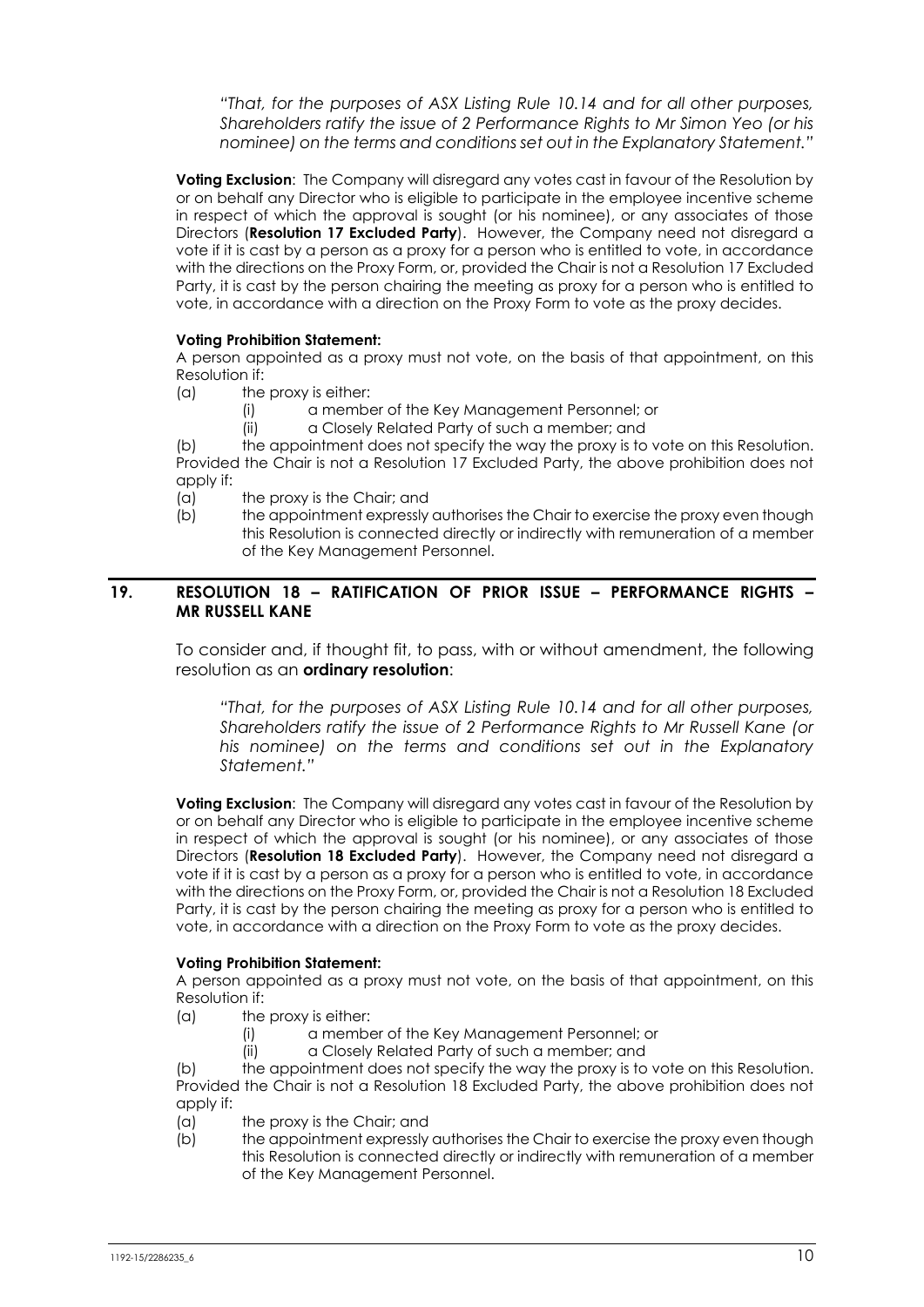#### **20. RESOLUTION 19 – RATIFICATION OF PRIOR ISSUE – PERFORMANCE RIGHTS – MR ROBERT BLACK**

To consider and, if thought fit, to pass, with or without amendment, the following resolution as an **ordinary resolution**:

*"That, for the purposes of ASX Listing Rule 10.14 and for all other purposes, Shareholders ratify the issue of 1 Performance Right to Mr Robert Black (or his nominee) on the terms and conditions set out in the Explanatory Statement."* 

**Voting Exclusion:** The Company will disregard any votes cast in favour of the Resolution by or on behalf any Director who is eligible to participate in the employee incentive scheme in respect of which the approval is sought (or his nominee), or any associates of those Directors (**Resolution 19 Excluded Party**). However, the Company need not disregard a vote if it is cast by a person as a proxy for a person who is entitled to vote, in accordance with the directions on the Proxy Form, or, provided the Chair is not a Resolution 19 Excluded Party, it is cast by the person chairing the meeting as proxy for a person who is entitled to vote, in accordance with a direction on the Proxy Form to vote as the proxy decides.

#### **Voting Prohibition Statement:**

A person appointed as a proxy must not vote, on the basis of that appointment, on this Resolution if:

(a) the proxy is either:

- (i) a member of the Key Management Personnel; or
- (ii) a Closely Related Party of such a member; and

(b) the appointment does not specify the way the proxy is to vote on this Resolution. Provided the Chair is not a Resolution 19 Excluded Party, the above prohibition does not apply if:

- (a) the proxy is the Chair; and
- (b) the appointment expressly authorises the Chair to exercise the proxy even though this Resolution is connected directly or indirectly with remuneration of a member of the Key Management Personnel.

#### **Dated: 21 October 2019**

**By order of the Board** 

**ANTHONY HEWETT COMPANY SECRETARY**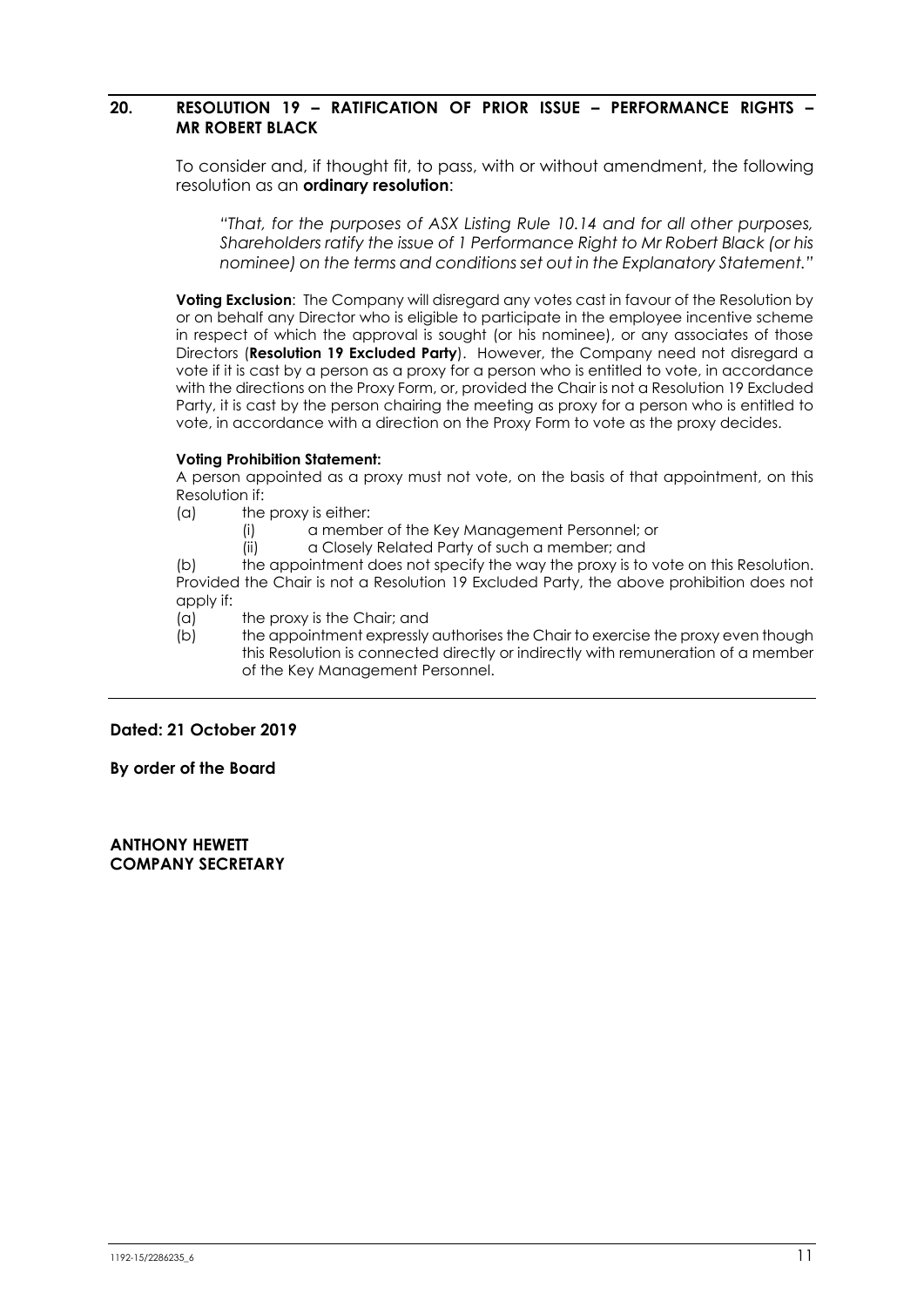#### **Voting in person**

To vote in person, attend the Meeting at the time, date and place set out above.

#### **Voting by proxy**

To vote by proxy, please complete and sign the enclosed Proxy Form and return by the time and in accordance with the instructions set out on the Proxy Form.

In accordance with section 249L of the Corporations Act, Shareholders are advised that:

- each Shareholder has a right to appoint a proxy;
- the proxy need not be a Shareholder of the Company; and
- a Shareholder who is entitled to cast 2 or more votes may appoint 2 proxies and may specify the proportion or number of votes each proxy is appointed to exercise. If the member appoints 2 proxies and the appointment does not specify the proportion or number of the member's votes, then in accordance with section 249X(3) of the Corporations Act, each proxy may exercise one-half of the votes.

Shareholders and their proxies should be aware that changes to the Corporations Act made in 2011 mean that:

- if proxy holders vote, they must cast all directed proxies as directed; and
- any directed proxies which are not voted will automatically default to the Chair, who must vote the proxies as directed.

*Should you wish to discuss the matters in this Notice of Meeting please do not hesitate to contact the Company Secretary on +61 8 9488 1400.*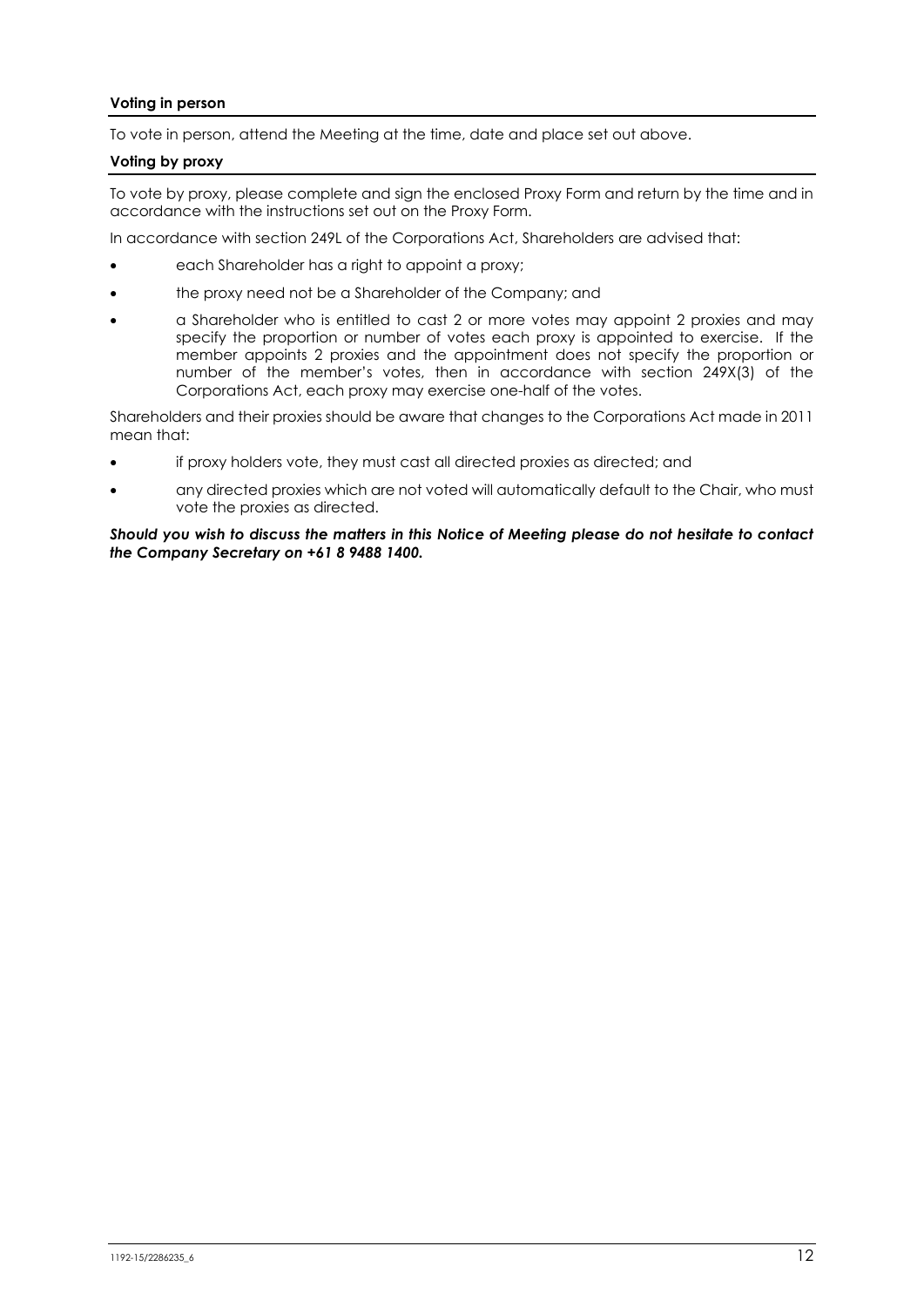### **EXPLANATORY STATEMENT**

This Explanatory Statement has been prepared to provide information which the Directors believe to be material to Shareholders in deciding whether or not to pass the Resolutions.

#### **1. FINANCIAL STATEMENTS AND REPORTS**

In accordance with the Constitution, the business of the Meeting will include receipt and consideration of the annual financial report of the Company for the financial year ended 30 June 2019 together with the declaration of the Directors, the Directors' Report, the Remuneration Report and the auditor's report.

The Company will not provide a hard copy of the Company's annual financial report to Shareholders unless specifically requested to do so. The Company's annual financial report is available on its website at www.euroz.com.

#### **2. RESOLUTION 1 – ADOPTION OF REMUNERATION REPORT**

#### **2.1 General**

The Corporations Act requires that at a listed company's annual general meeting, a resolution that the remuneration report be adopted must be put to the shareholders. However, such a resolution is advisory only and does not bind the company or the directors of the company.

The remuneration report sets out the company's remuneration arrangements for the directors and senior management of the company. The remuneration report is part of the directors' report contained in the annual financial report of the company for a financial year.

The chair of the meeting must allow a reasonable opportunity for its shareholders to ask questions about or make comments on the remuneration report at the annual general meeting.

#### **2.2 Voting consequences**

A company is required to put to its shareholders a resolution proposing the calling of another meeting of shareholders to consider the appointment of directors of the company (**Spill Resolution**) if, at consecutive annual general meetings, at least 25% of the votes cast on a remuneration report resolution are voted against adoption of the remuneration report and at the first of those annual general meetings a Spill Resolution was not put to vote. If required, the Spill Resolution must be put to vote at the second of those annual general meetings.

If more than 50% of votes cast are in favour of the Spill Resolution, the company must convene a shareholder meeting (**Spill Meeting**) within 90 days of the second annual general meeting.

All of the directors of the company who were in office when the directors' report (as included in the company's annual financial report for the most recent financial year) was approved, other than the managing director of the company, will cease to hold office immediately before the end of the Spill Meeting but may stand for re-election at the Spill Meeting.

Following the Spill Meeting those persons whose election or re-election as directors of the company is approved will be the directors of the company.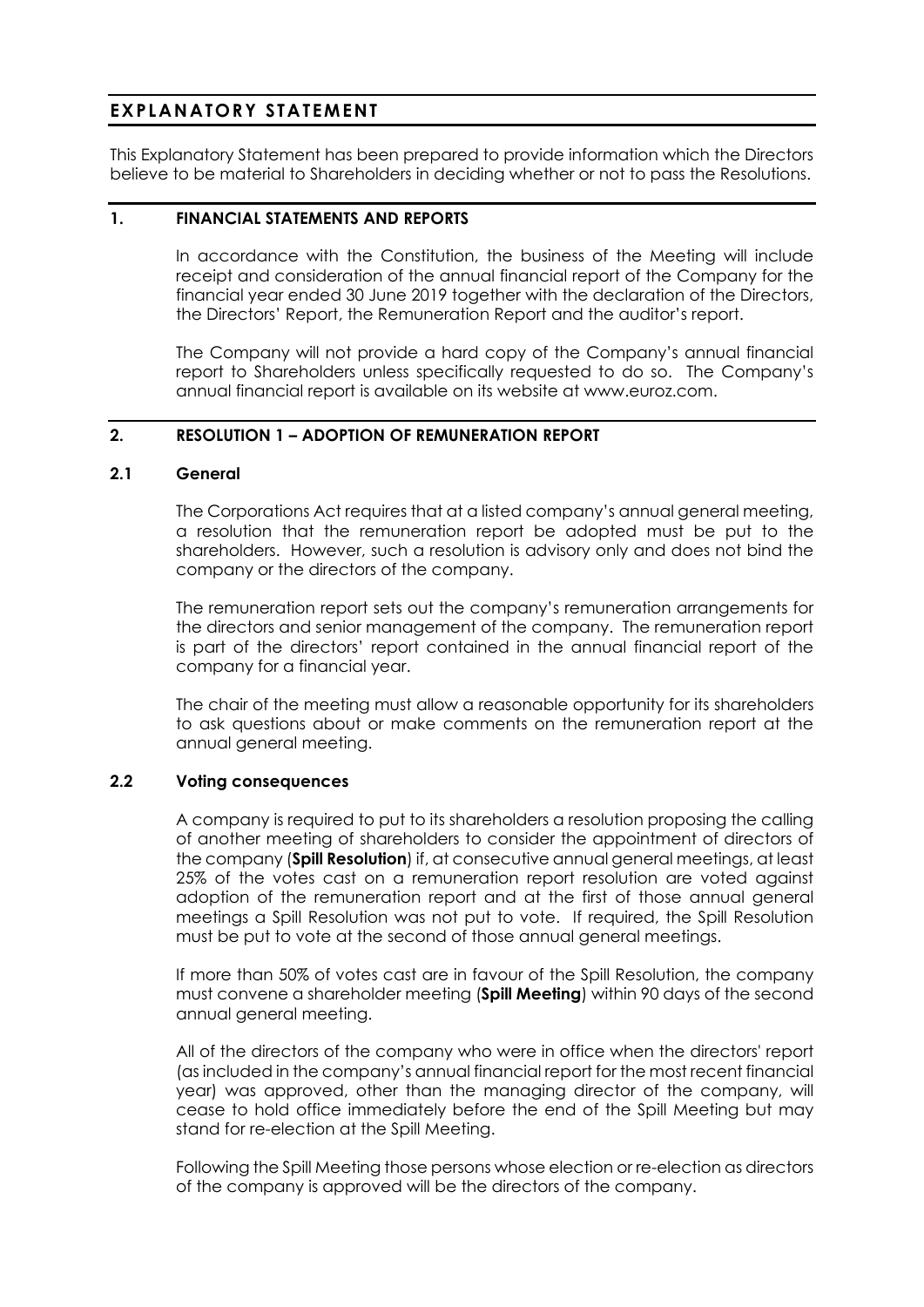#### **2.3 Previous voting results**

At the Company's previous annual general meeting the votes cast against the remuneration report considered at that annual general meeting were less than 25%. Accordingly, the Spill Resolution is not relevant for this Annual General Meeting.

### **3. RESOLUTIONS 2 - 4 – RE-ELECTION OF DIRECTORS**

#### **3.1 General**

The Constitution sets out the requirements for determining which Directors are to retire by rotation at an annual general meeting.

The following directors retire by rotation and seeks re-election:

- (a) (**Resolution 2**): Anthony Brittain, who has served as a director since 27 November 2015 and was last re-elected on 24 November 2016;
- (b) (**Resolution 3**): Andrew McKenzie who has served as a director since 28 November 2000 and was last re-elected on 3 November 2017; and
- (c) (**Resolution 4**): Russell Kane, who has served as a director since 5 November 2013 and was last re-elected on 3 November 2017.

#### **3.2 Qualifications and other material directorships**

#### *Anthony Brittain*

Anthony is the Chief Operating and Financial Officer and an Executive Director of Euroz Limited, Euroz Securities, Entrust Wealth Management, Prodigy Investment Partners, Flinders Investment Partners, Dalton Street Capital and Equus Point Capital. Prior to joining Euroz, Anthony spent 7 years with a WA based stockbroker. Anthony started his career with KPMG (and antecedent firm Touche Ross) with transfers to Guam and Singapore. He then worked in London and Singapore for 7 years with a UK fund manager.

Anthony holds a Bachelor of Commerce from UWA, is a member of Chartered Accountants Australia and New Zealand (CA), holds a Graduate Diploma in Applied Finance and Investment from FINSIA, is a Graduate member of AICD and is a Master Member (MSAFAA) of SAFAA. Anthony is a member of the Audit and Risk Committee. Anthony is a member of the Professional Conduct Tribunal of the SAFAA and is a panel member of the Markets Disciplinary Panel of ASIC.

#### *Andrew McKenzie*

Andrew is Executive Chairman of Euroz Limited and Euroz Securities Limited and is an Executive Director of Westoz Funds Management, Dalton Street Capital, Prodigy Investment Partners and Flinders Investment Partners. Andrew is also a board member of the PLC Foundation, as well as a PLC Council member. Andrew holds a Bachelor of Economics from the University of Western Australia, is an individual member (MSAFAA) of SAFAA and the Australian Institute of Company Directors.

#### *Russell Kane*

Russell has worked in the stockbroking industry since 1994 and joined Euroz Securities in 2001. Russell is an Executive Director of Euroz Limited and Euroz Securities Limited. He holds a Bachelor of Business from Edith Cowan University and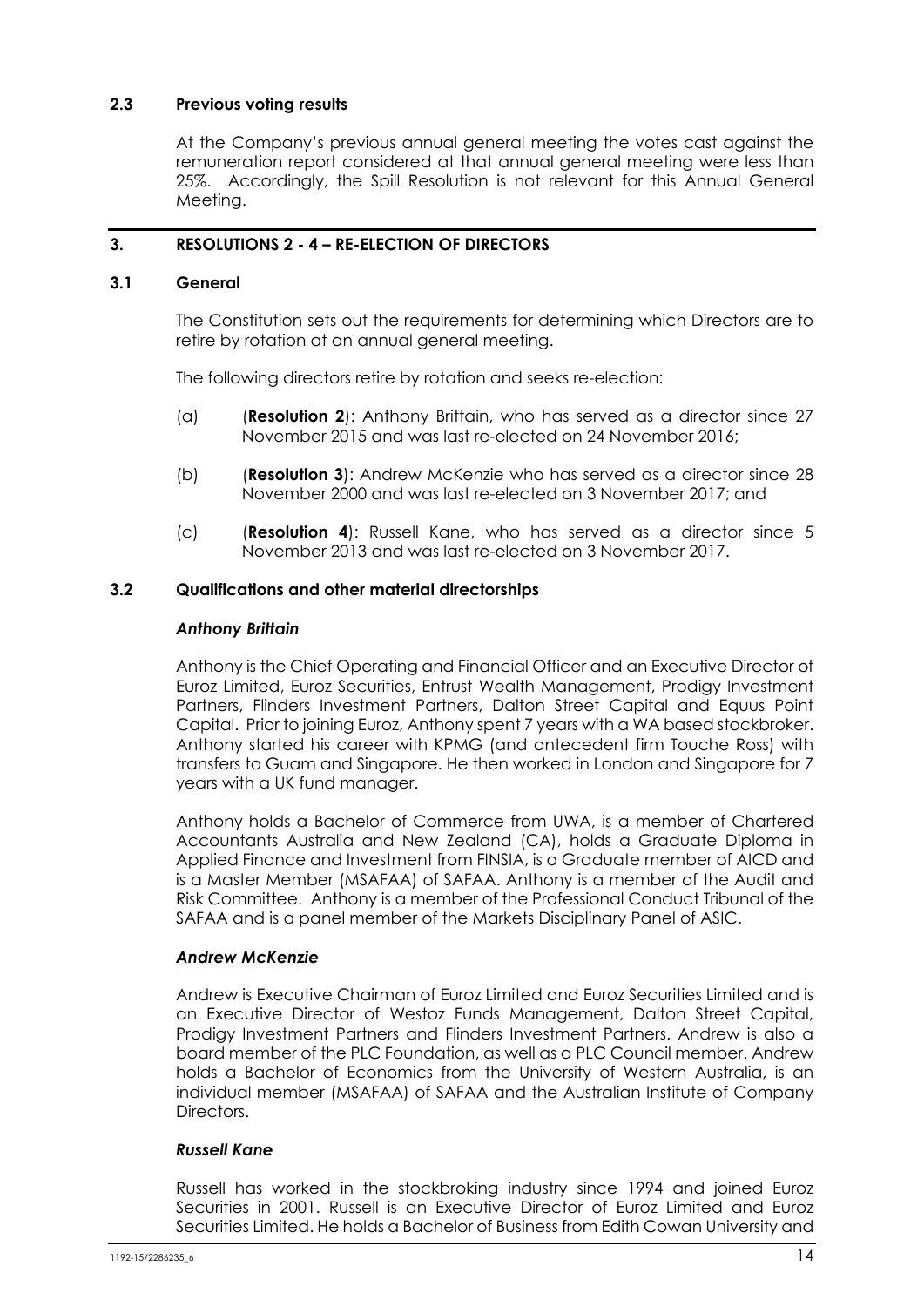is responsible for servicing both domestic institutions and high net worth clients, with a particular emphasis on WA based resources and industrials stocks.

#### **3.3 Board recommendation**

The Board supports the re-election of Messrs Brittain, McKenzie and Kane and recommends that Shareholders vote in favour of Resolutions 2 to 4.

#### **4. RESOLUTION 5 – ADOPTION OF INCENTIVE PERFORMANCE RIGHTS PLAN**

Resolution 5 seeks Shareholder approval for the adoption of the employee incentive scheme titled Incentive Performance Rights Plan (**Plan**) in accordance with ASX Listing Rule 7.2 (Exception 9(b)).

ASX Listing Rule 7.1 provides that a company must not, subject to specified exceptions, issue or agree to issue more equity securities during any 12 month period than that amount which represents 15% of the number of fully paid ordinary securities on issue at the commencement of that 12 month period. ASX Listing Rule 7.2 (Exception 9(b)) sets out an exception to ASX Listing Rule 7.1 which provides that issues under an employee incentive scheme are exempt for a period of 3 years from the date on which shareholders approve the issue of securities under the scheme as an exception to ASX Listing Rule 7.1.

If Resolution 5 is passed, the Company will be able to issue Performance Rights under the Plan to eligible participants over a period of 3 years without impacting on the Company's ability to issue up to 15% of its total ordinary securities without Shareholder approval in any 12 month period.

Shareholders should note that the following parties have each been issued 4 Performance Rights under the Plan (being a total of 24 Performance Rights): Andrew McKenzie, Doug Young, Greg Chessell, Jay Hughes, Russell Kane and Simon Yeo. The issue of these Performance Rights was granted Shareholder approval at the general meeting that was held on 21 February 2014.

An additional 14 Performance Rights have been issued to related parties of the Company. These issues are the subject of Resolutions 13 to 19 and are set out in Section 6.1 below.

A Performance Right represents a right to be issued either:

- (a) a specified number of Shares (**Standard Performance Right**); or
- (b) a specified number of Shares calculated by 25% of the Profit Share Bonus Payment dollar value divided by the 30-day VWAP preceding the calculation date as specified in the offer (**Formulaic Performance Right**),

at a future point in time subject to the satisfaction of any conditions related to vesting performance hurdles and/or exercise.

Whether the Performance Rights will be Standard Performance Rights or Formulaic Performance Rights will be set out in the offer.

The objective of the Plan is to attract, motivate and retain key employees and it is considered by the Company that the adoption of the Plan and the future issue of Performance Rights under the Plan will provide selected employees with the opportunity to participate in the future growth of the Company.

Any future issues of Performance Rights under the Plan to a related party or a person whose relationship with the company or the related party is, in ASX's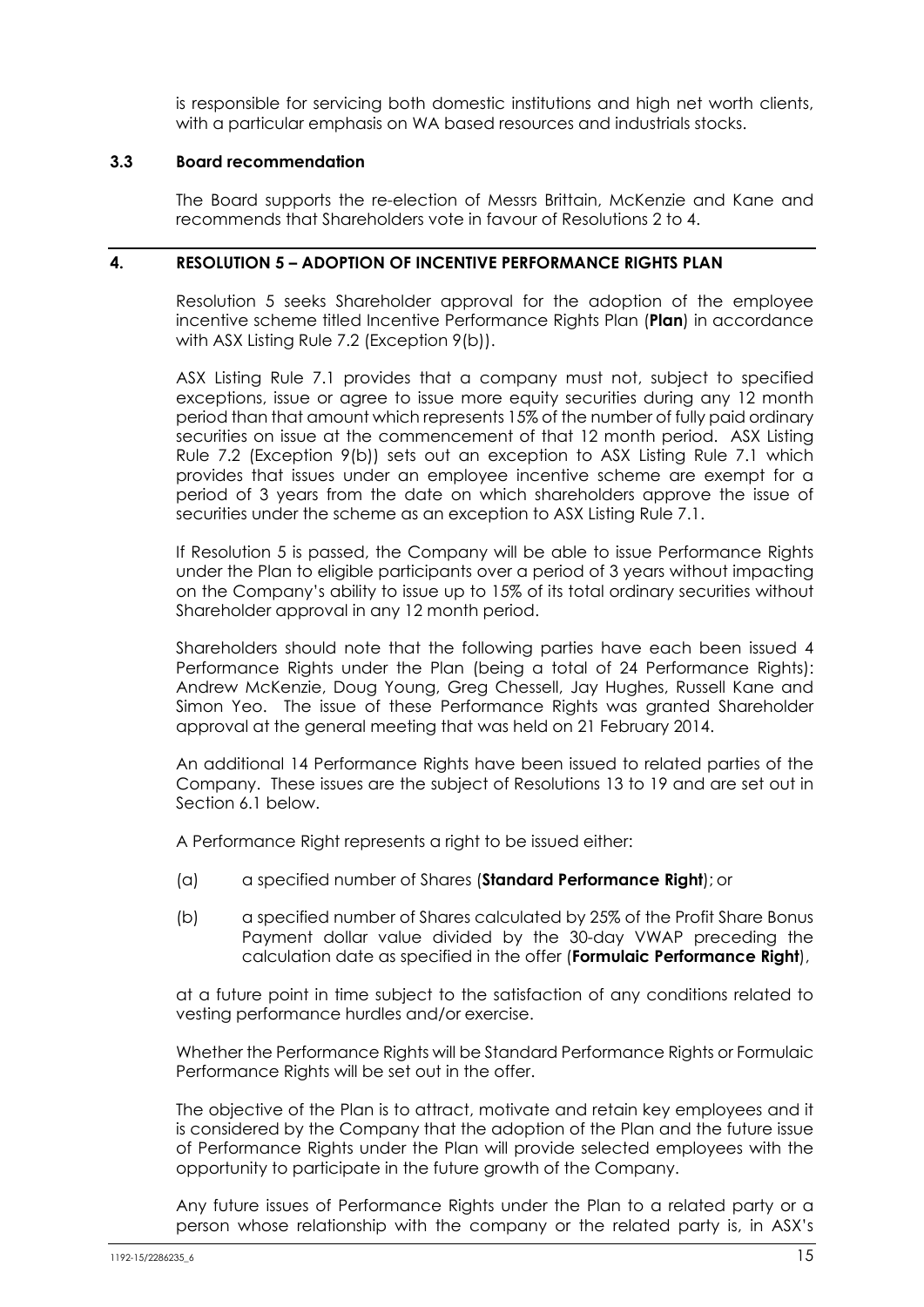opinion, such that approval should be obtained will require additional Shareholder approval under ASX Listing Rule 10.14 at the relevant time. For this reason, the Company is also seeking approval under Resolutions 6 to 12 for the issue of Performance Rights to certain Directors pursuant to the Plan.

A summary of the key terms and conditions of the Plan is set out in Schedule 1. In addition, a copy of the Plan is available for review by Shareholders at the registered office of the Company until the date of the Meeting. A copy of the Plan can also be sent to Shareholders upon request to the Company Secretary Mr Anthony Hewett. Shareholders are invited to contact the Company if they have any queries or concerns.

### **5. RESOLUTIONS 6 -12 – ISSUE OF PERFORMANCE RIGHTS TO RELATED PARTIES**

#### **5.1 General**

Subject to obtaining Shareholder approval under Resolution 5, the Directors will be eligible to participate in the Plan. Accordingly, the Company has agreed, subject to Shareholder approval, to grant four (4) Performance Rights to Messrs Andrew McKenzie, Robert Black, Anthony Brittain, Greg Chessell, Jay Hughes, Russell Kane and Simon Yeo (or their nominees) (**Related Parties**) (**Related Party Performance Rights**) under the Plan over the next three years.

The purpose of the issue of the Related Party Performance Rights to the Related Parties (or their nominees) is to further motivate and reward their performance as Directors in achieving specified performance milestones within a specified performance period. The Board considers the granting of the Related Party Performance Rights to be a cost-effective reward for the Company to make to appropriately incentivise the continued performance of the Related Parties and is consistent with the strategic goals and targets of the Company.

#### **5.2 Overview of existing Euroz's remuneration process**

The Company operates as the parent company for Euroz Securities Limited (**Euroz Securities**), Westoz Funds Management Pty Ltd (**Westoz**), Entrust Wealth Management Pty Ltd (**Entrust**) and Prodigy Investment Partners Limited (**Prodigy**) as well as holding various direct investments in its own right. Profits and revenue generated by Euroz Securities, Westoz, Entrust and Prodigy are paid by way of dividend to Euroz. Euroz also receives dividends from direct investments in Westoz Investment Company Limited (ASX:WIC), Ozgrowth Limited (ASX:OZG) and other direct investments.

Depending on arrangements made and the roles undertaken the employees (including executive directors) of the Company, Euroz Securities, Westoz, Entrust and Prodigy (together the **Euroz Group**) are largely remunerated by base salary plus either commission earned (**Commission**) or discretionary bonus (**Discretionary Bonus**) or bonuses payable from the Profit Share Bonus Pool (**Profit Share Bonus Payments**)**.**

The Profit Share Bonus Pool is a share of the pre-tax profit of Euroz Securities that is distributed amongst certain executive directors and other employees of Euroz Securities through Profit Share Bonus Payments.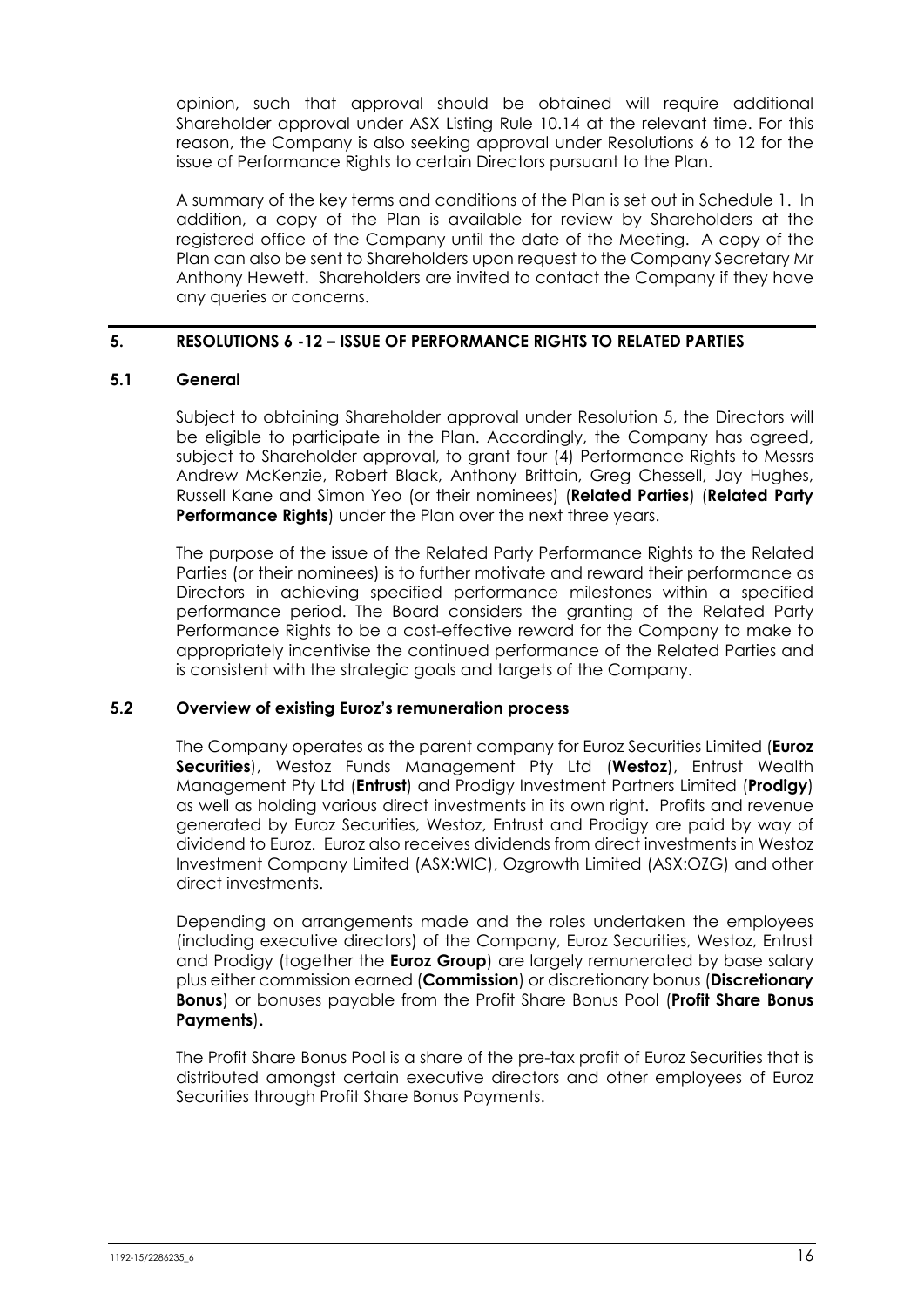Employees who work in the Private Clients Division of Euroz Securities as investment advisers are largely remunerated through Commission on top of a base salary. Employees who work in the Institutional, Corporate Finance and Research areas of Euroz Securities are remunerated by base salary and Profit Share Bonus Payments. Employees who work in the administration areas of Euroz Securities are remunerated by base salary and Discretionary Bonus. Employees who work in Entrust as investment advisers are largely remunerated through Commission on top of a base salary. Employees who work in the administration areas of Entrust are remunerated by base salary and Discretionary Bonus. Employees who work in Westoz are remunerated by base salary and Discretionary Bonus. Employees who work in Prodigy are remunerated by base salary and Discretionary Bonus.

The Profit Share Bonus Payments are payments out of the Profit Share Bonus Pool. The Remuneration Committee determines the allocation and distribution of the Profit Share Bonus Pool at the end of every half and full financial year based on the following informal criteria:

- (a) ability to perform individual tasks within the relevant department;
- (b) ability to add value and innovate beyond the job standard specifications;
- (c) development of new and existing client relationships;
- (d) ability to interact with other relevant departments as part of a larger team approach;
- (e) adherence to company policies and procedures as well as Compliance track record
- (f) relevant industry salary benchmarking; and
- (g) general requirements to attract and retain staff.

A large number of the executive directors of Euroz Securities, except those remunerated by Commission or forming part of the Administration Division are remunerated with a base salary and participation in the Profit Share Bonus Pool through Profit Share Bonus Payments.

#### **5.3 Operation of the Plan**

To illustrate the operation of the Plan please consider the timeline of events for the financial year 2020/2021 and worked example as set out below.



#### **Timeline of events**

1. Invitations are made to Eligible Participants to participate in the Plan at the start of the financial year under which employees are paid 75% of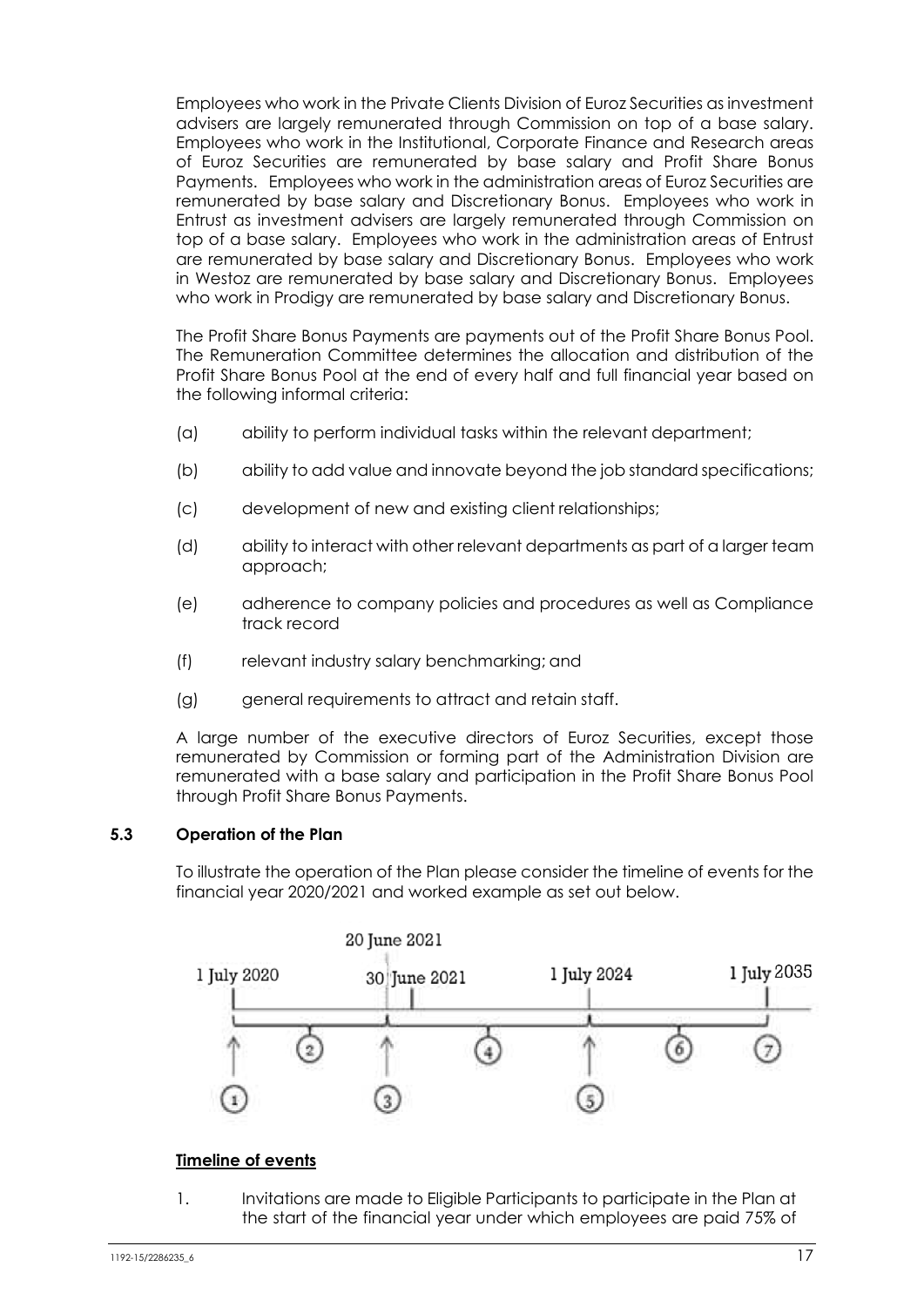any Profit Share Bonus Payments/Commission/Discretionary Bonus earned in cash, and are granted a Performance Right to receive the remaining 25% of any Profit Share Bonus Payments/Commission/Discretionary Bonus earned in Shares.

- 2. Performance will be assessed against pre-determined targets set as part of the current Profit Share Bonus Payments/Commission/Discretionary Bonus process (for avoidance of doubt, no additional or separate key performance indicators (KPI) are required for the Plan – the Plan simply provides for payouts to be made in a combination of cash and equity).
- 3. Performance outcomes will be determined and finalised by approximately 20 June. Vesting Notices will be issued informing participants of the vesting outcomes of their Performance Right. Upon vesting, vested Performance Rights will be automatically exercised and participants will be issued/transferred the requisite number of Shares. Performance Rights that do not vest will lapse.
- 4. Shares will be issued/transferred subject to a service condition so that vesting of the Shares occurs on the 4th anniversary of the grant of the Performance Rights unless in the case of death or total and permanent disability (Service Condition). Shares will be forfeited where the Service Condition is not met. Note that any Shares issued/transferred will be held via an employee share trust (Euroz Employee Share Trust) for ease of administration. Participants will be entitled to dividends upon being issued/transferred the Shares.
- 5. Subject to satisfaction of the Service Condition, vesting notices will be issued informing participants of the vesting outcomes of their Shares. Shares that do not vest will be forfeited.
- 6. Vested Shares will also remain subject to a disposal restriction. The disposal restriction will lift at the earlier of the 15<sup>th</sup> anniversary of the grant of the Performance Right or cessation of employment (under circumstances where Shares are not forfeited) (**Disposal Restriction**).
- 7. Provided the employee has continued employment, the Disposal Restriction is lifted.

#### **Worked example of the operation of the Plan**

- 1. Employee A has a target bonus of \$60,000. For any bonus earned, Employee A will be paid 75% in cash (ie. up to \$45,000) and have a Right to receive 25% in Shares (ie. up to \$15,000).
- 2. Bonuses will be subject to performance assessed against KPIs over a 12 month period.
- 3. Performance outcomes are determined and finalised by 20 June. Assume that KPIs are met, this will result in Employee A earning a bonus worth \$60,000 – 75% is paid in cash (ie. \$45,000) and the balance is settled in Shares (ie. \$15,000).
- 4. The number of Shares to be issued to Employee A will be calculated as: \$15,000 / 30-day VWAP preceding 20 June, rounded down to the nearest whole number.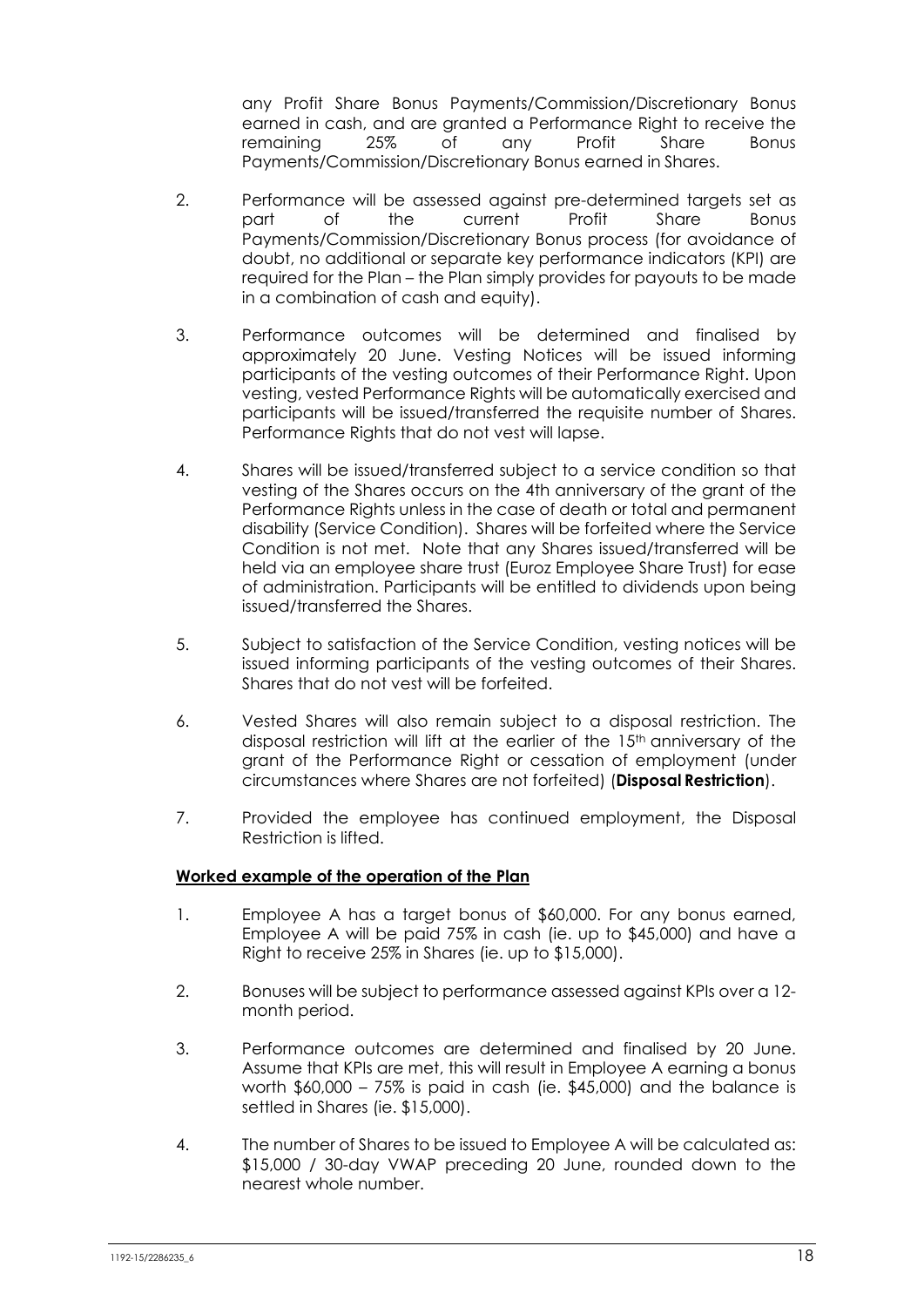- 5. Assuming that the 30-day VWAP preceding 20 June is \$1.50 a vesting notice is issued and Employee A's vested Performance Right is automatically exercised resulting in Employee A being issued/transferred 10,000 Shares (ie. \$15,000 / \$1.50). Employee A is entitled to dividends on these Shares.
- 6. Employee A's Shares will be held via the Euroz Employee Share Trust for ease of administration, and will remain subject to the Service Condition so that the Shares will not vest until the 4th anniversary of the grant date of the Performance Right, unless in the case of death or total and permanent disability.
- 7. Provided Employee A satisfies the Service Condition, a vesting notice is issued and Employee A's Shares will vest.
- 8. Vested Shares remain subject to the Disposal Restriction. The Disposal Restriction will lift at the earlier of 15 years from grant of the Performance Right or cessation of employment (under circumstances where Shares are not forfeited).
- 9. Provided Employee A has continued employment, the Disposal Restriction will lift on the 15th anniversary of grant date of the Performance Right.

#### **5.4 Grant and Vesting of Performance Rights and Shares**

To implement the participation of the Directors in the Plan, it is proposed that the Related Parties will be granted four (4) Related Party Performance Rights, one (1) in respect of each of the financial years ending 30 June 2020, 2021, 2022 and 2023 (each a **Relevant Financial Year**). They will be Formulaic Performance Rights, as defined in Section 4 above.

Accordingly, subject to Resolutions 6, 7, 8, 9, 10, 11 and 12, for each Related Party the Related Party Performance Rights will be granted as follows:

- (a) one (1) as soon as practicable after Shareholder approval is received for Resolutions 6, 7, 8, 9, 10, 11 and 12 for the Relevant Financial Year ending 30 June 2020;
- (b) one (1) on or about 1 July 2020 for the Relevant Financial Year ending 30 June 2021;
- (c) one (1) on or about 1 July 2021 for the Relevant Financial Year ending 30 June 2022; and
- (d) one (1) on or about 1 July 2022 for the Relevant Financial Year ending 30 June 2023.

The Related Party Performance Rights will vest into Shares subject to satisfactory performance assessed against pre-determined KPIs during the Relevant Financial Year

The vesting outcomes will be determined by approximately 20 June in each Relevant Financial Year and vesting notices issued. Upon vesting the Related Party Performance Rights will be automatically exercised into Shares.

As the Related Party Performance Rights will be Formulaic Performance Rights (defined at Section 4 above) they will entitle each Related Party to a specified number of Shares calculated by the following formula: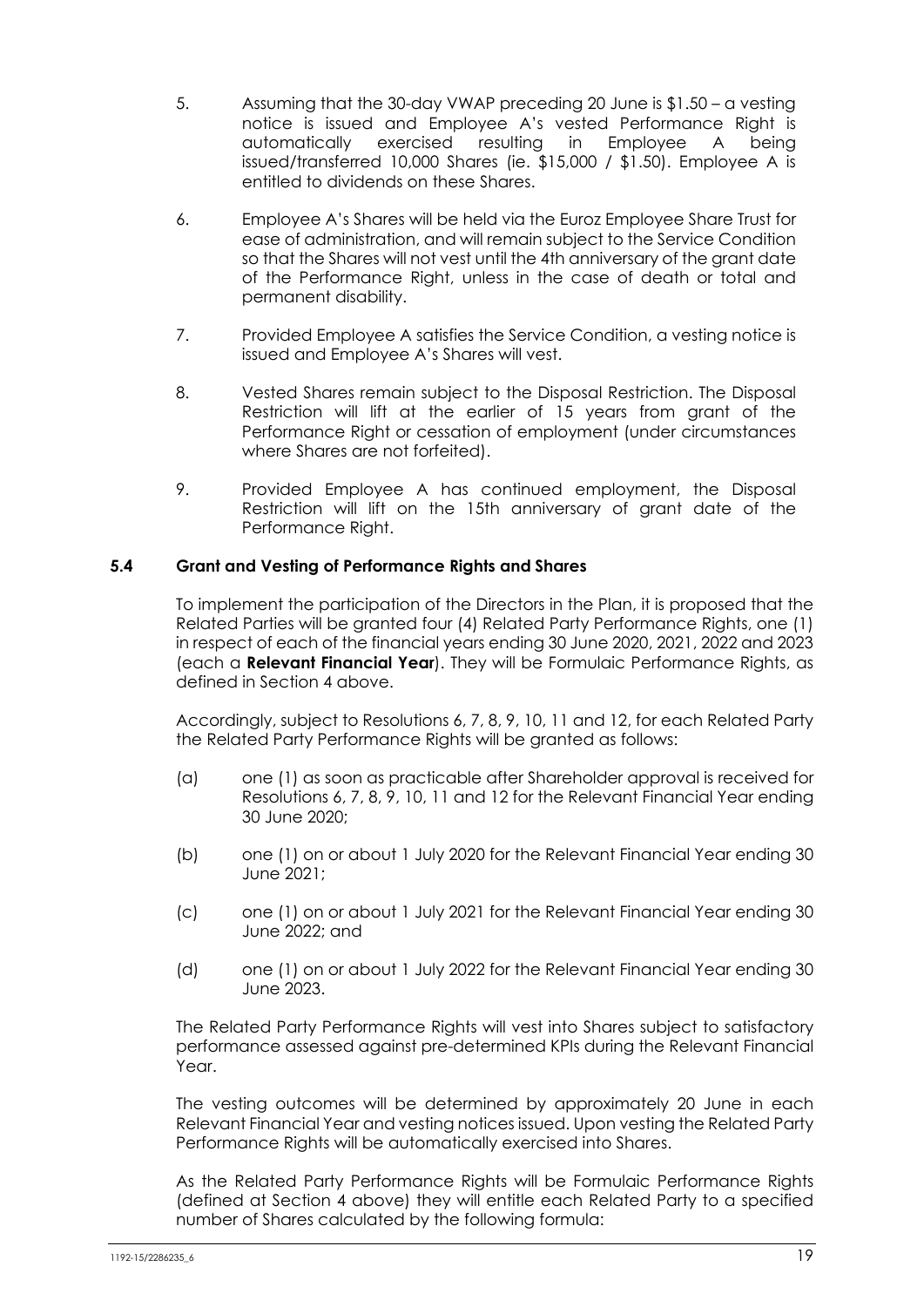Shares upon Exercise of the Related Party Performance Right

=

VWAP

Where:

| <b>Profit Share Bonus Payment</b> | means the payment to be received by the<br>Related Parties out of the Profit Share Bonus Pool<br>for the Relevant Financial Year, as determined<br>by the Company's Remuneration Committee. |
|-----------------------------------|---------------------------------------------------------------------------------------------------------------------------------------------------------------------------------------------|
| <b>VWAP</b>                       | means the 30-day VWAP preceding the<br>calculation date as specified in the offer for the<br>Relevant Financial Year.                                                                       |

Accordingly, the Plan Dollar Value and consequently the Shares that the Related Parties will be entitled to upon the vesting of the Related Party Performance Rights will depend on the Profit Share Bonus Pool for that Relevant Financial Year, the VWAP and the Profit Share Bonus Payment received by each Related Party.

For example if the Profit Share Bonus Payment for each Related Party for a Relevant Financial Year is \$125,000 then the Plan Dollar Value would be \$31,250. Assuming that the VWAP is \$1.19 (being the Current Share Price of Euroz Shares) then each Related Party would be entitled to 26,260 Shares.

The table below sets out further theoretical examples based on different variables for the Profit Share Bonus Payments and VWAP based on the actual Profit Share Bonus Payment for the previous financial year, being \$125,000.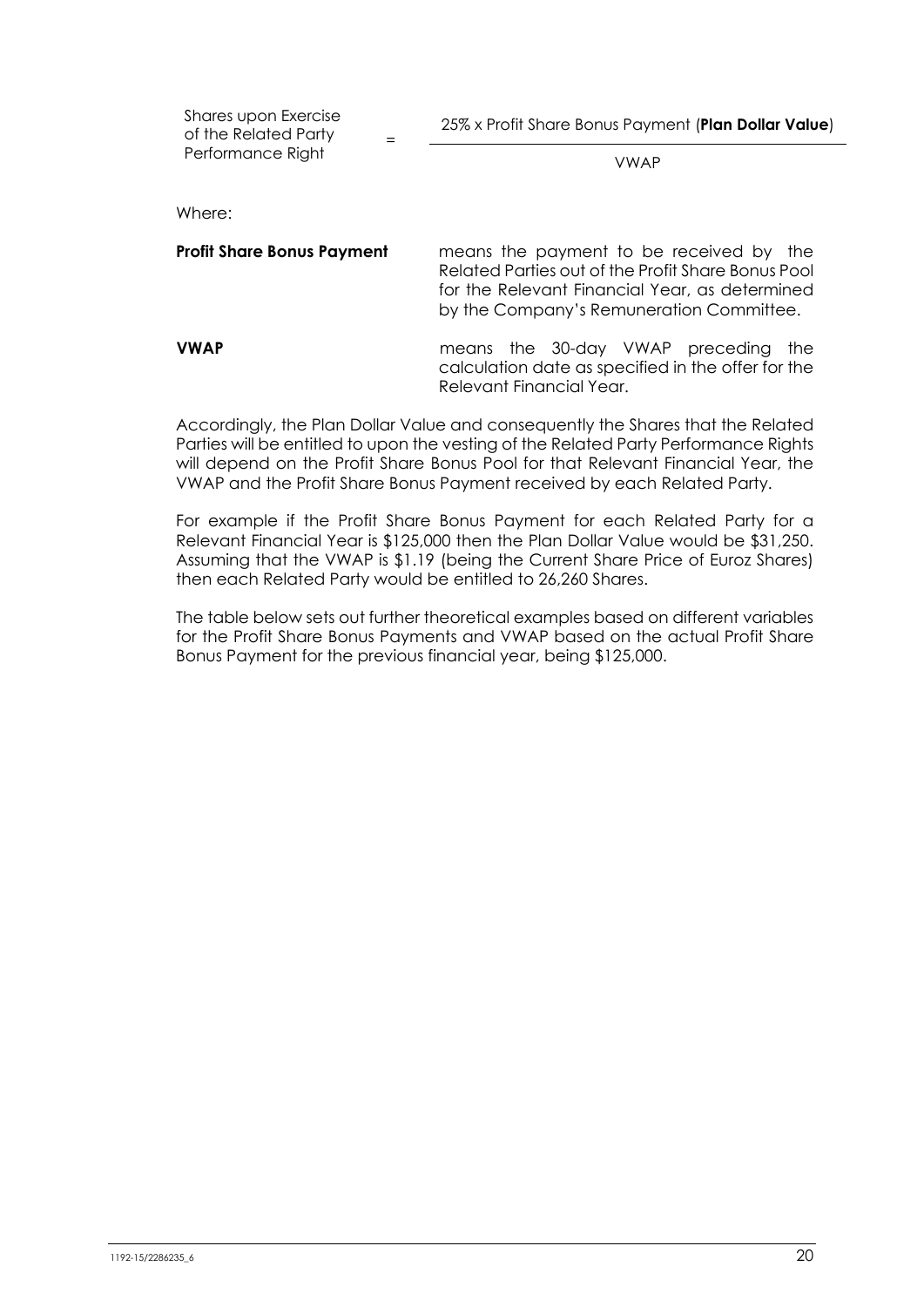|             |                                      |                                |                                                                       | Profit Share Bonus Payment for the Relevant Financial Year                                          |                                                                        |
|-------------|--------------------------------------|--------------------------------|-----------------------------------------------------------------------|-----------------------------------------------------------------------------------------------------|------------------------------------------------------------------------|
|             |                                      |                                | \$62,500<br>(50% decrease in<br><b>Profit Share Bonus</b><br>Payment) | \$125,000<br>(Profit Share Bonus<br><b>Payment received for</b><br><b>Financial Year</b><br>2018/19 | \$187,500<br>(50% increase<br>in Profit Share<br><b>Bonus Payment)</b> |
|             | \$1.035<br>(Current<br><b>Share</b>  | Plan<br><b>Dollar</b><br>Value | \$15,625                                                              | \$31,250                                                                                            | \$46,875                                                               |
|             | Price)                               | <b>Shares</b>                  | 15,097                                                                | 30,193                                                                                              | 45,290                                                                 |
|             | \$0.5175<br>(50%<br>decrease         | Plan<br><b>Dollar</b><br>Value | \$15,625                                                              | \$31,250                                                                                            | \$46,875                                                               |
| <b>VWAP</b> | in Current<br><b>Share</b><br>Price) | <b>Shares</b>                  | 30,193                                                                | 60,386                                                                                              | 90,580                                                                 |
|             | \$1.5525<br>(50%<br>increase         | Plan<br><b>Dollar</b><br>Value | \$15,625                                                              | \$31,250                                                                                            | \$46,875                                                               |
|             | in Current<br><b>Share</b><br>Price) | <b>Shares</b>                  | 10,064                                                                | 20,129                                                                                              | 30,193                                                                 |

Therefore, assuming a 50% decrease in Current Share Price and 50% increase in the Profit Share Bonus Payments the maximum would be 90,580 Shares for each Related Party for each Relevant Financial Year.

#### **5.5 Chapter 2E of the Corporations Act**

Chapter 2E of the Corporations Act requires that for a public company, or an entity that the public company controls, to give a financial benefit to a related party of the public company, the public company or entity must:

- (a) obtain the approval of the public company's members in the manner set out in sections 217 to 227 of the Corporations Act; and
- (b) give the benefit within 15 months following such approval,

unless the giving of the financial benefit falls within an exception set out in sections 210 to 216 of the Corporations Act.

The grant of the Related Party Performance Rights constitutes giving a financial benefit and Messrs McKenzie, Black, Brittain, Chessell, Hughes, Kane and Yeo (or their nominees) are related parties of the Company by virtue of being Directors.

In addition, ASX Listing Rule 10.14 also requires shareholder approval to be obtained where an entity issues, or agrees to issue, securities under an employee incentive scheme to a director of the entity, an associate of the director, or a person whose relationship with the entity, director or associate of the director is, in ASX's opinion, such that approval should be obtained.

As it is proposed that Related Party Performance Rights be issued to all Directors, the Directors have been unable to form quorum to consider whether one of the exceptions set out in sections 210 to 216 of the Corporations Act or ASX Listing Rule 10.15 applies to these issues. Accordingly, Shareholder approval is sought for the issue of Related Party Performance Rights to the Related Parties.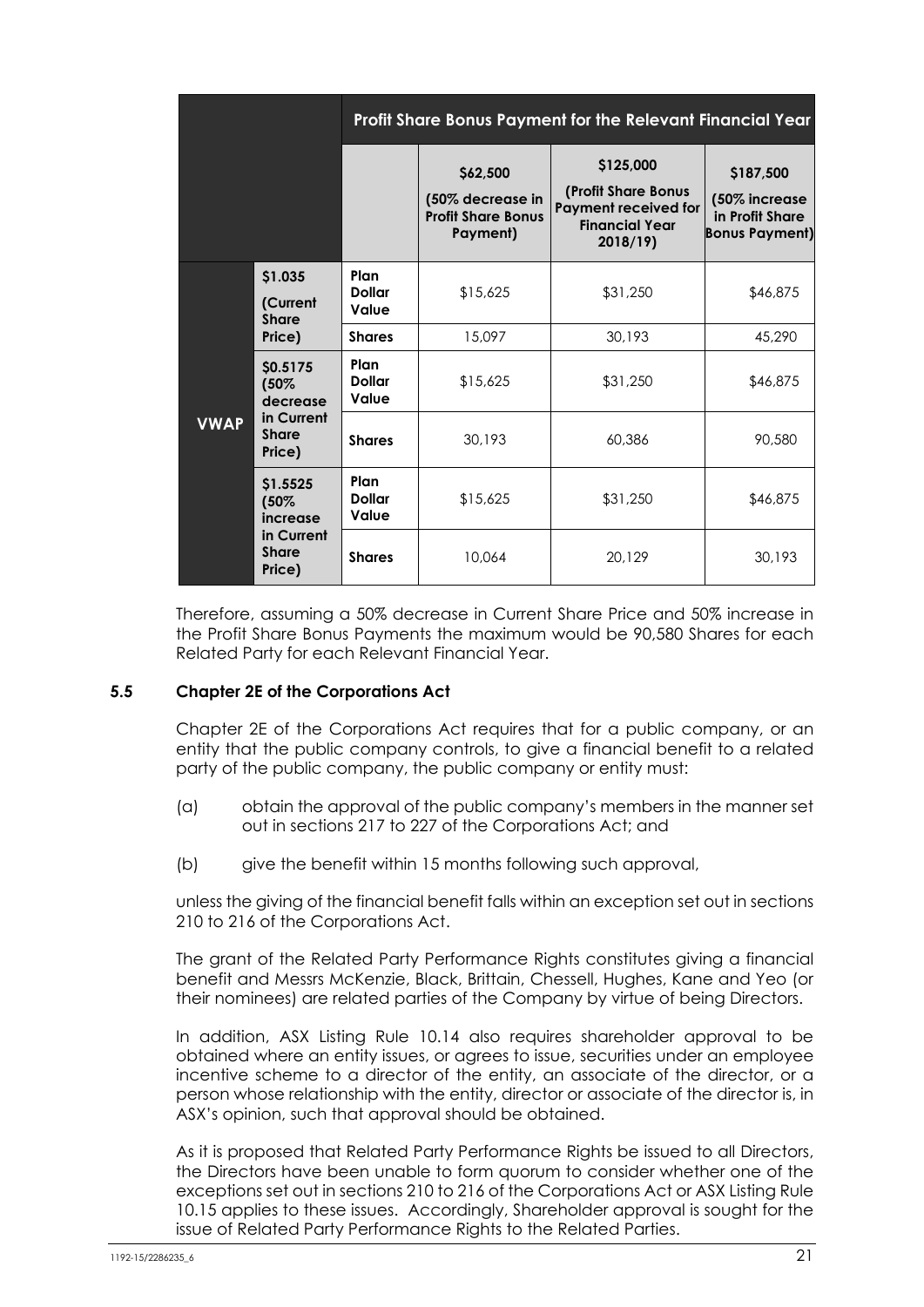#### **5.6 Technical information required by Chapter 2E of the Corporations Act and ASX Listing Rule 10.15A**

Pursuant to and in accordance with the requirements of sections 219 of the Corporations Act and ASX Listing Rule 10.15, the following information is provided in relation to the proposed grant of the Related Party Performance Rights:

- (a) the related parties are Messrs Andrew McKenzie, Robert Black, Anthony Brittain, Greg Chessell, Jay Hughes, Russell Kane and Simon Yeo (or their nominees) and they are related parties by virtue of being Directors;
- (b) the maximum number of Related Party Performance Rights (being the nature of the financial benefit being provided) to be granted to the Related Parties is 28 Related Party Performance Rights comprising:
	- (i) four (4) Related Party Performance Rights to Mr McKenzie (Resolution 6);
	- (ii) four (4) Related Party Performance Rights to Mr Black (Resolution 7);
	- (iii) four (4) Related Party Performance Rights to Mr Brittain (Resolution 8);
	- (iv) four (4) Related Party Performance Rights to Mr Chessell (Resolution 9);
	- (v) four (4) Related Party Performance Rights to Mr Hughes (Resolution 10);
	- (vi) four (4) Related Party Performance Rights to Mr Kane (Resolution 11); and
	- (vii) four (4) Related Party Performance Rights to Mr Yeo (Resolution 12);
- (c) the Related Party Performance Rights will be granted for nil cash consideration, accordingly no funds will be raised;
- (d) the Performance Rights Plan was adopted by Shareholders at the Company's general meeting on 21 February 2014. A total of 38 Performance Rights have been issue to the following persons since approval of the Plan: Mr Anthony Brittain, Mr Andrew McKenzie, Mr Jay Hughes, Mr Doug Young, Mr Robert Black, Mr Greg Chessell, Mr Simon Yeo and Mr Russell Kane. The issue price for each Performance Right was nil in each case;
- (e) any full or part time employee or Director of the Company is entitled to participate in the Performance Rights Plan. All of the Directors, being Andrew McKenzie, Robert Black, Anthony Brittain, Greg Chessell, Jay Hughes, Russell Kane and Simon Yeo, are entitled to participate in the Plan;
- (f) no loan will be provided to the Related Parties with respect to the Related Party Performance Rights;
- (g) the Related Party Performance Rights will be issued to the Related Parties no later than 36 months after the date of the Meeting (or such later date as permitted by any ASX waiver or modification of the ASX Listing Rules)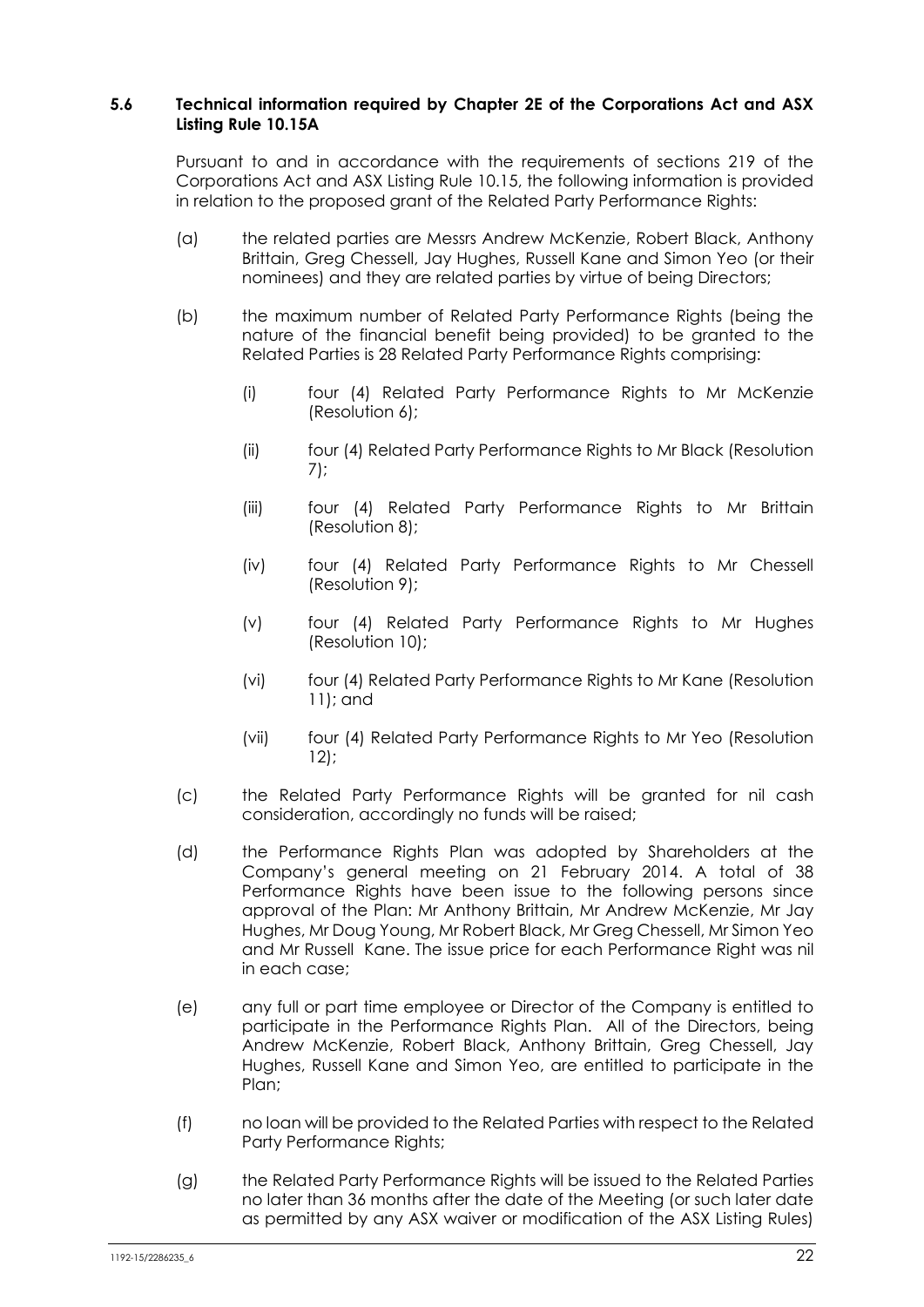and it is anticipated the Related Party Performance Rights will be issued on one date;

- (h) the terms of the Related Party Performance Rights are in accordance with the Plan subject to the key terms and conditions of the Related Party Performance Rights summarised in Schedule 1;
- (i) theoretical examples of the value of the Related Party Performance Rights based on different variables for the Profit Share Bonus Payments and VWAP based on the actual Profit Share Bonus Payment for the previous financial year, being \$125,000, are set out in the table in Section 5.4;
- (j) the relevant interests of the Related Parties in securities of the Company as at the date of this Notice are set out below:

| <b>Related Party</b> | Shares*    | <b>Options</b> |
|----------------------|------------|----------------|
| Andrew McKenzie      | 12,680,051 | Nil            |
| Robert Black         | 4,400,000  | Nil            |
| Anthony Brittain     | 590,062    | Nil            |
| <b>Greg Chessell</b> | 4,846,812  | Nil            |
| Jay Hughes           | 12,690,912 | Nil            |
| Russell Kane         | 3,414,081  | Nil            |
| Simon Yeo            | 4,709,197  | Nil            |

**Note:** Fully paid ordinary shares in the capital of the Company (ASX: EZL)

(k) the remuneration and emoluments from the Company to the Related Parties for the previous financial year and the proposed remuneration and emoluments for the current financial year are set out below:

| <b>Related Party</b> | <b>Current</b><br><b>Financial</b><br>Year <sup>1</sup> | <b>Previous</b><br><b>Financial Year2</b> |
|----------------------|---------------------------------------------------------|-------------------------------------------|
| Andrew McKenzie      | 275,000                                                 | 691,634                                   |
| Robert Black         | 275,000                                                 | 661,148                                   |
| Anthony Brittain     | 275,000                                                 | 430,943                                   |
| <b>Greg Chessell</b> | 275,000                                                 | 477,961                                   |
| Jay Hughes           | 275,000                                                 | 702,024                                   |
| Russell Kane         | 275,000                                                 | 564,272                                   |
| Simon Yeo            | 275,000                                                 | 503,292                                   |

#### **Notes:**

- 1. Including base salary and superannuation only. Bonuses, superannuation and other cash benefits have not been included as they cannot be determined at this time.
- 2. Including base salary, profit share, other cash benefits, superannuation and performance rights.

If the Related Party Performance Rights granted to the Related Parties vest and are exercised according to the example set out in Section 5.4 above, a total of 845,404 Shares would be granted. There would be no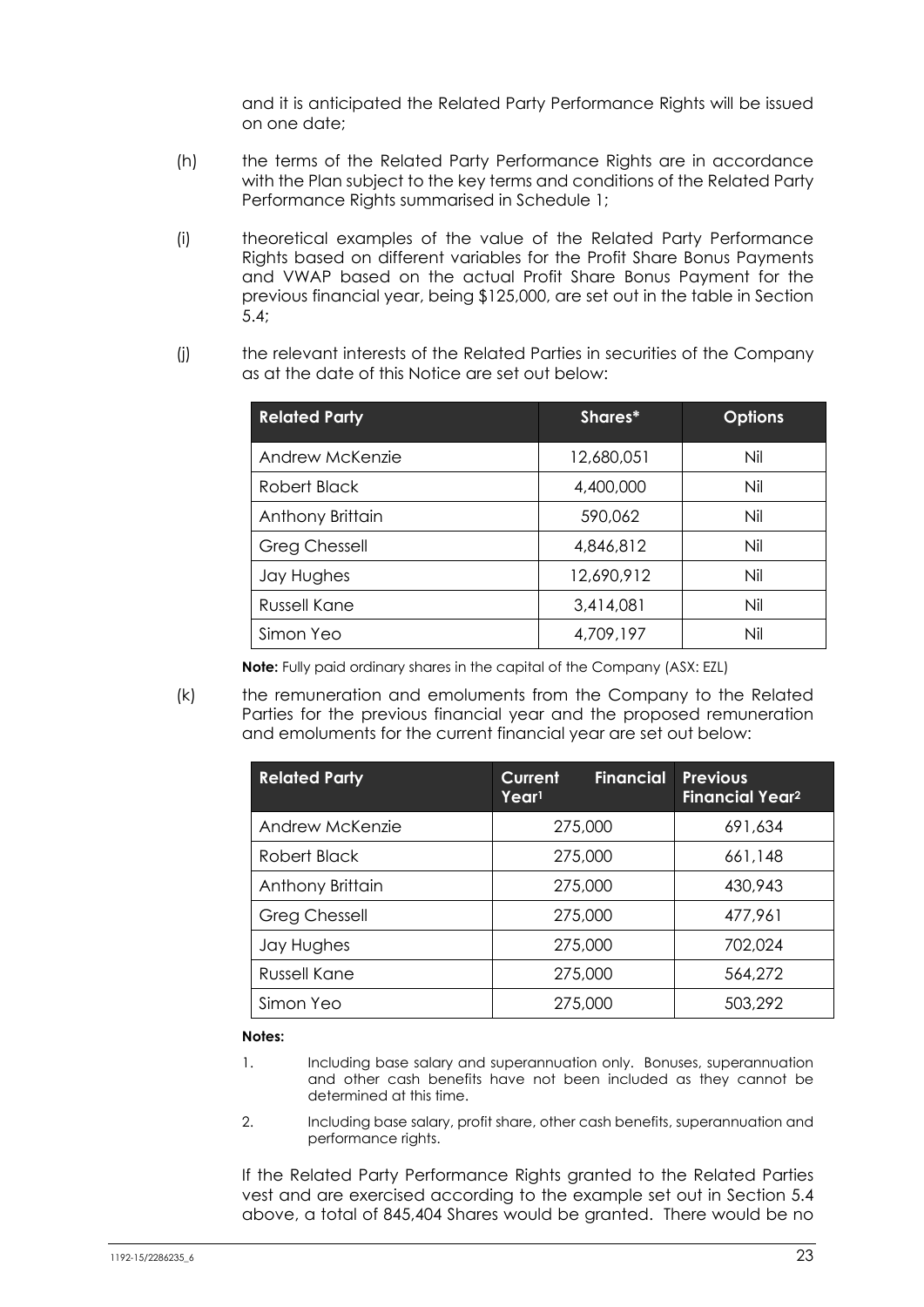increase to the number of Shares on issue as these Shares would be purchased on market;

(l) the trading history of the Shares on ASX in the 12 months before the date of this Notice is set out below:

|         | Price             | Date            |
|---------|-------------------|-----------------|
| Highest | 1.33              | 15 April 2019   |
| Lowest  | 0.975             | 11 October 2019 |
| ast     | 1.00 <sub>1</sub> | 18 October 2019 |

- (m) the primary purpose of the grant of the Related Party Performance Rights to the Related Parties is to provide a performance linked incentive component in the remuneration package for the Related Parties to motivate and reward the performance of the Related Parties in their respective roles as Directors;
- (n) Mr Andrew McKenzie declines to make a recommendation to Shareholders in relation to Resolution 6 due to his material personal interest in the outcome of Resolution 6 on the basis that he (or his nominee) is to be granted Related Party Performance Rights should Resolution 6 be passed. However, in respect of Resolutions 7-12 Andrew McKenzie recommends that Shareholders vote in favour of those Resolutions for the following reasons:
	- (i) the grant of Related Party Performance Rights to the Related Parties will align the interests of the Related Parties with those of Shareholders;
	- (ii) the grant of the Related Party Performance Rights is a reasonable and appropriate method to provide cost effective remuneration as the non-cash form of this benefit will allow the Company to spend a greater proportion of its cash reserves on its operations than it would if alternative cash forms of remuneration were given to the Directors; and
	- (iii) it is not considered that there are any significant opportunity costs to the Company or benefits foregone by the Company in granting the Related Party Performance Rights upon the terms proposed;
- (o) Mr Robert Black declines to make a recommendation to Shareholders in relation to Resolution 7 due to his material personal interest in the outcome of the Resolution on the basis that he (or his nominee) is to be granted Related Party Performance Rights in the Company should Resolution 7 be passed. However, in respect of Resolutions 6 and 8-12, Robert Black recommends that Shareholders vote in favour of those Resolutions for the reasons set out in paragraph (n);
- (p) Mr Anthony Brittain declines to make a recommendation to Shareholders in relation to Resolution 8 due to his material personal interest in the outcome of the Resolution on the basis that he (or his nominee) is to be granted Related Party Performance Rights in the Company should Resolution 8 be passed. However, in respect of Resolutions 6-7 and 9-12, Anthony Brittain recommends that Shareholders vote in favour of those Resolutions for the reasons set out in paragraph (n);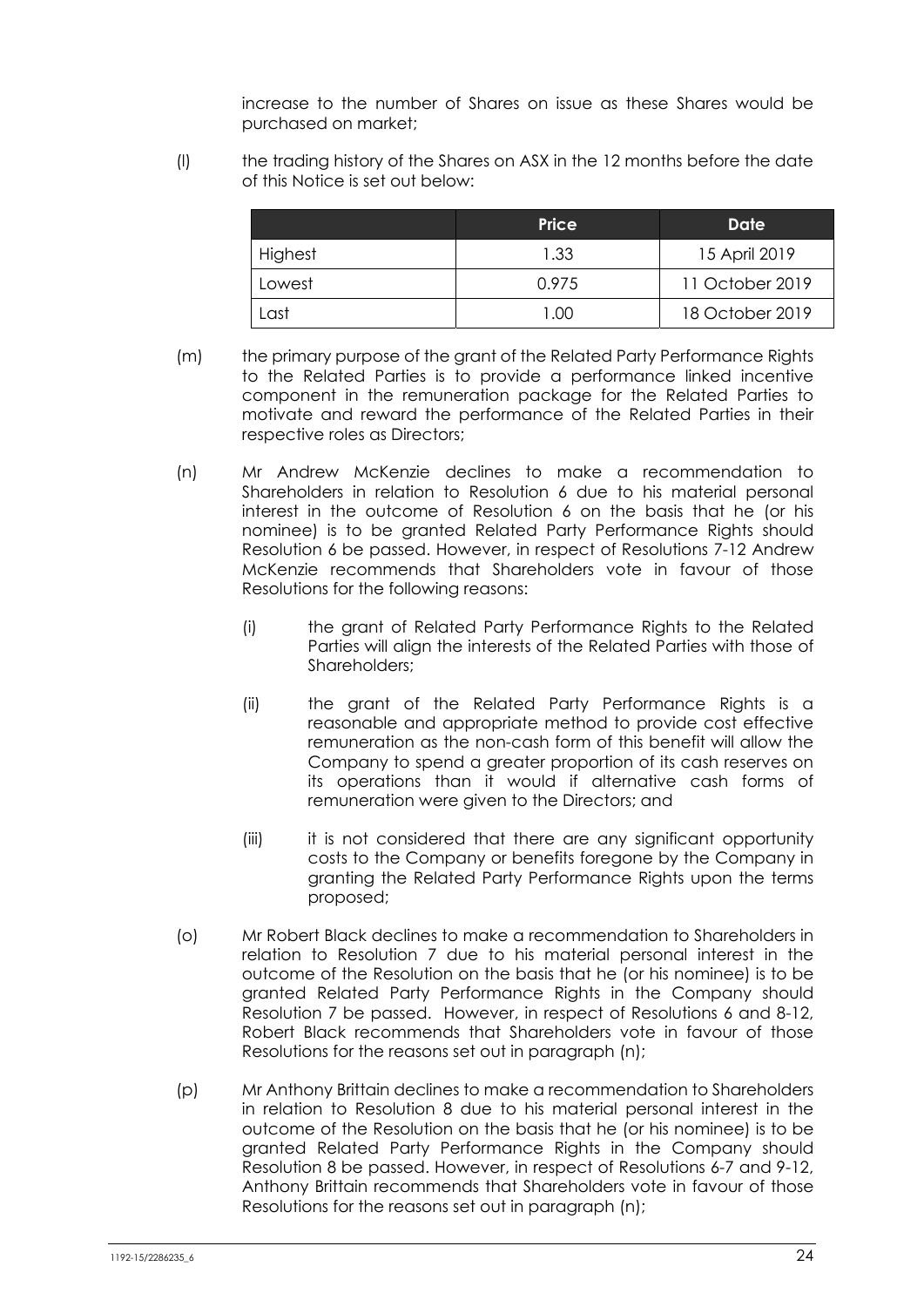- (q) Mr Greg Chessell declines to make a recommendation to Shareholders in relation to Resolution 9 due to his material personal interest in the outcome of the Resolution on the basis that he (or his nominee) is to be granted Related Party Performance Rights in the Company should Resolution 9 be passed. However, in respect of Resolutions 6-8 and 10-12, Greg Chessell recommends that Shareholders vote in favour of those Resolutions for the reasons set out in paragraph (n);
- (r) Mr Jay Hughes declines to make a recommendation to Shareholders in relation to Resolution 10 due to his material personal interest in the outcome of the Resolution on the basis that he (or his nominee) is to be granted Related Party Performance Rights in the Company should Resolution 10 be passed. However, in respect of Resolutions 6-9 and 11- 12, Jay Hughes recommends that Shareholders vote in favour of those Resolutions for the reasons set out in paragraph (n);
- (s) Mr Russell Kane declines to make a recommendation to Shareholders in relation to Resolution 11 due to his material personal interest in the outcome of the Resolution on the basis that he (or his nominee) is to be granted Related Party Performance Rights in the Company should Resolution 11 be passed. However, in respect of Resolutions 6-10 and 12, Russell Kane recommends that Shareholders vote in favour of those Resolutions for the reasons set out in paragraph (n);
- (t) Mr Simon Yeo declines to make a recommendation to Shareholders in relation to Resolution 12 due to his material personal interest in the outcome of the Resolution on the basis that he (or his nominee) is to be granted Related Party Performance Rights in the Company should Resolution 12 be passed. However, in respect of Resolutions 6-11, Simon Yeo recommends that Shareholders vote in favour of those Resolutions for the reasons set out in paragraph (n);
- (u) in forming their recommendations, each Director considered the experience of each other Director, the current market price of Shares, the current market practices when determining the number of Related Party Performance Rights to be granted as well as the milestones attaching to the Related Party Performance Rights and the expiry date of those Related Party Performance Rights;
- (v) details of any securities issued under the Plan will be published in each annual report of the Company relating to a period in which securities have been issued, and that approval for the issue of securities was obtained under ASX Listing Rule 10.14;
- (w) any additional persons referred to in ASX Listing Rule 10.14 who become entitled to participate in the Plan after Resolutions 2 to 6 are approved and who were not named in the Notice will not participate in the Plan until approval is obtained under ASX Listing Rule 10.14; and
- (x) the Board is not aware of any other information that would be reasonably required by Shareholders to allow them to make a decision whether it is in the best interests of the Company to pass Resolutions 6 to 12.

Approval pursuant to ASX Listing Rule 7.1 is not required in order to issue the Related Party Performance Rights to the Related Parties as approval is being obtained under ASX Listing Rule 10.15. Accordingly, the issue of Related Party Performance Rights to the Related Parties will not be included in the 15% calculation of the Company's annual placement capacity pursuant to ASX Listing Rule 7.1.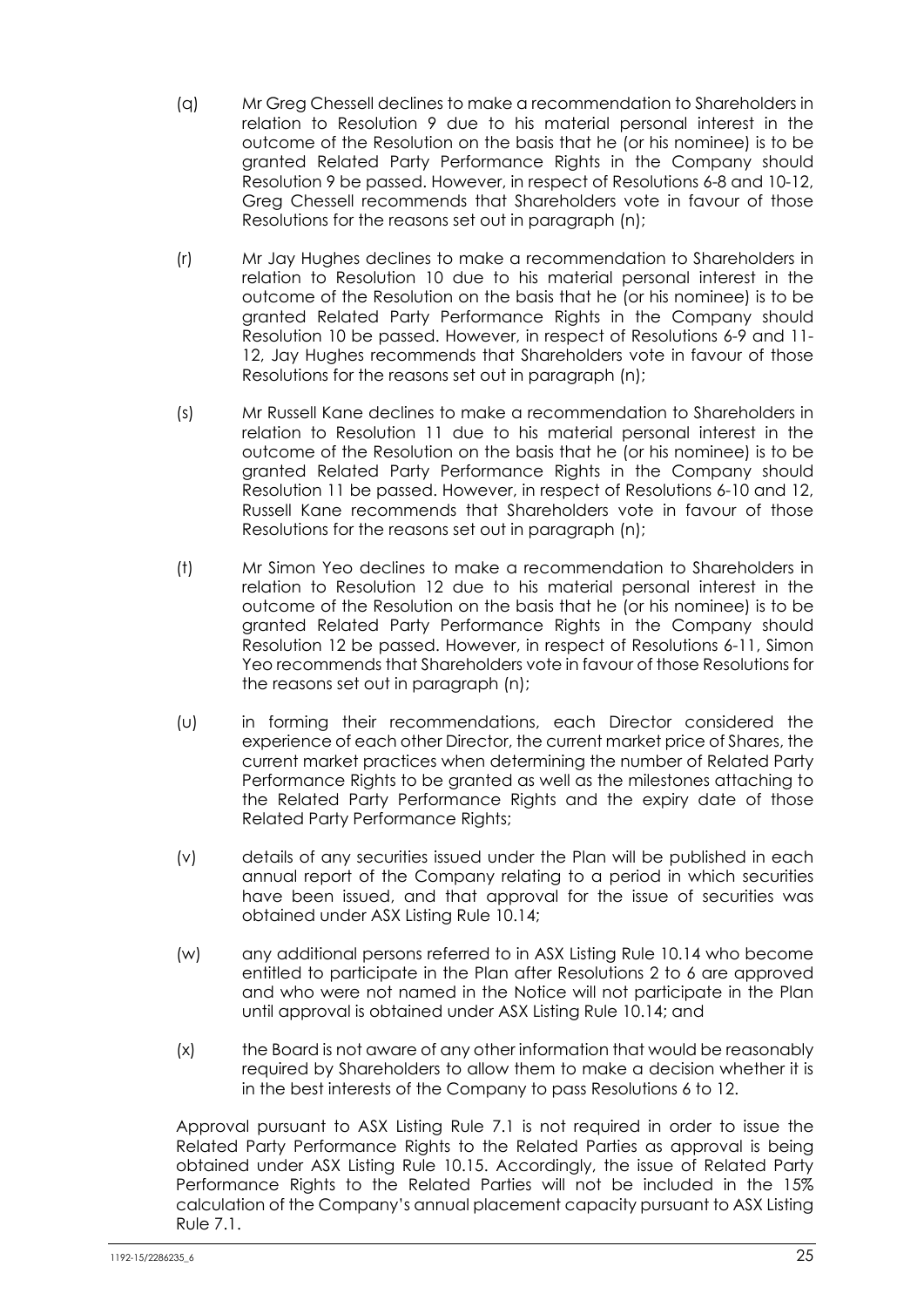#### **6. RESOLUTIONS 13-19 – RATIFICATION OF PRIOR ISSUE TO RELATED PARTIES – PERFORMANCE RIGHTS**

#### **6.1 General**

As mentioned in Section 4 above, a total of 14 Performance Rights have previously been issued under the terms of the Plan without the prior approval of the Shareholders. These Performance Rights were issued as follows:

- (a) (**Resolution 13**) 3 Performance Rights have been issued to Mr Anthony Brittain, with 1 Performance Right being issued on each of the following days:
	- (i) 9 November 2016;
	- (ii) 18 July 2017; and
	- (iii) 10 September 2018;
- (b) (**Resolution 14**) 2 Performance Rights have been issued to Mr Andrew McKenzie, with 1 Performance Right being issued on each of the following days:
	- (i) 18 July 2017; and
	- (ii) 10 September 2018;
- (c) (**Resolution 15**) 2 Performance Rights have been issued to Mr Jay Hughes, with 1 Performance Right being issued on each of the following days:
	- (i) 18 July 2017; and
	- (ii) 10 September 2018;
- (d) (**Resolution 16**) 2 Performance Rights have been issued to Mr Greg Chessell, with 1 Performance Right being issued on each of the following days:
	- (i) 18 July 2017; and
	- (ii) 10 September 2018;
- (e) (**Resolution 17**) 2 Performance Rights have been issued to Mr Simon Yeo, with 1 Performance Right being issued on each of the following days:
	- (i) 18 July 2017; and
	- (ii) 10 September 2018;
- (f) (**Resolution 18**) 2 Performance Rights have been issued to Mr Russell Kane, with 1 Performance Right being issued on each of the following days:
	- (i) 18 July 2017; and
	- (ii) 10 September 2018; and
- (g) (**Resolution 19**) 1 Performance Rights has been issued to Mr Robert Black, which occurred on 10 September 2018.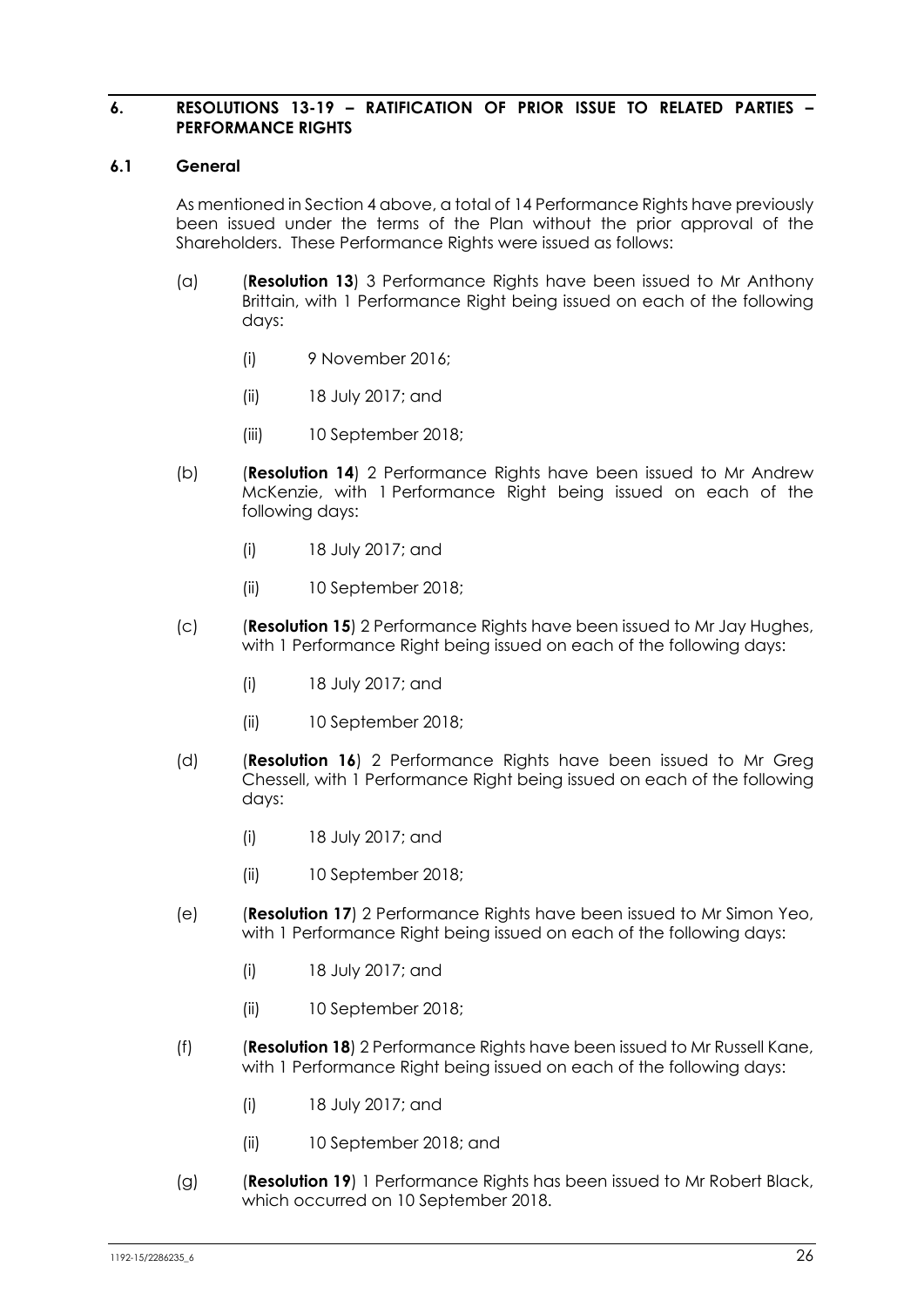Resolutions 13 to 19 seeks Shareholder ratification for the purposes of Listing Rule 10.14 for the issue of those Performance Rights (**Ratification**).

#### **6.2 Technical information required by ASX Listing Rule 10.15**

Pursuant to and in accordance with the requirements of sections 219 of the Corporations Act and ASX Listing Rule 10.15, the following information is provided in relation to the proposed grant of the Related Party Options:

- (a) the related parties (who are related parties by virtue of being Directors or Directors at the time of issue) are;
	- (i) Mr Anthony Brittain;
	- (ii) Mr Andrew McKenzie;
	- (iii) Mr Jay Hughes;
	- (iv) Mr Greg Chessell;
	- (v) Mr Simon Yeo;
	- (vi) Mr Russell Kane; and
	- (vii) Robert Black;
- (b) a total of 14 Performance Rights were issued in the amounts and on the dates set out in Section 6.1 above;
- (c) the Performance Rights were issued for nil cash consideration, accordingly no funds were raised;
- (d) the Plan was adopted by Shareholders on 21 February 2014. As set out in Section 4, 24 Perfromance Rights were previously been issued pursuant to Shareholder approval under the Plan;
- (e) the parties referred to in Section 5.6(e) are entitled to participate in the Plan;
- (f) no loan was provided to the parties listed in Section 6.2(a) with respect to the Performance Rights;
- (g) the Performance Rights were issued under the terms of the Plan, the key terms and conditions of which are summarised in Schedule 1.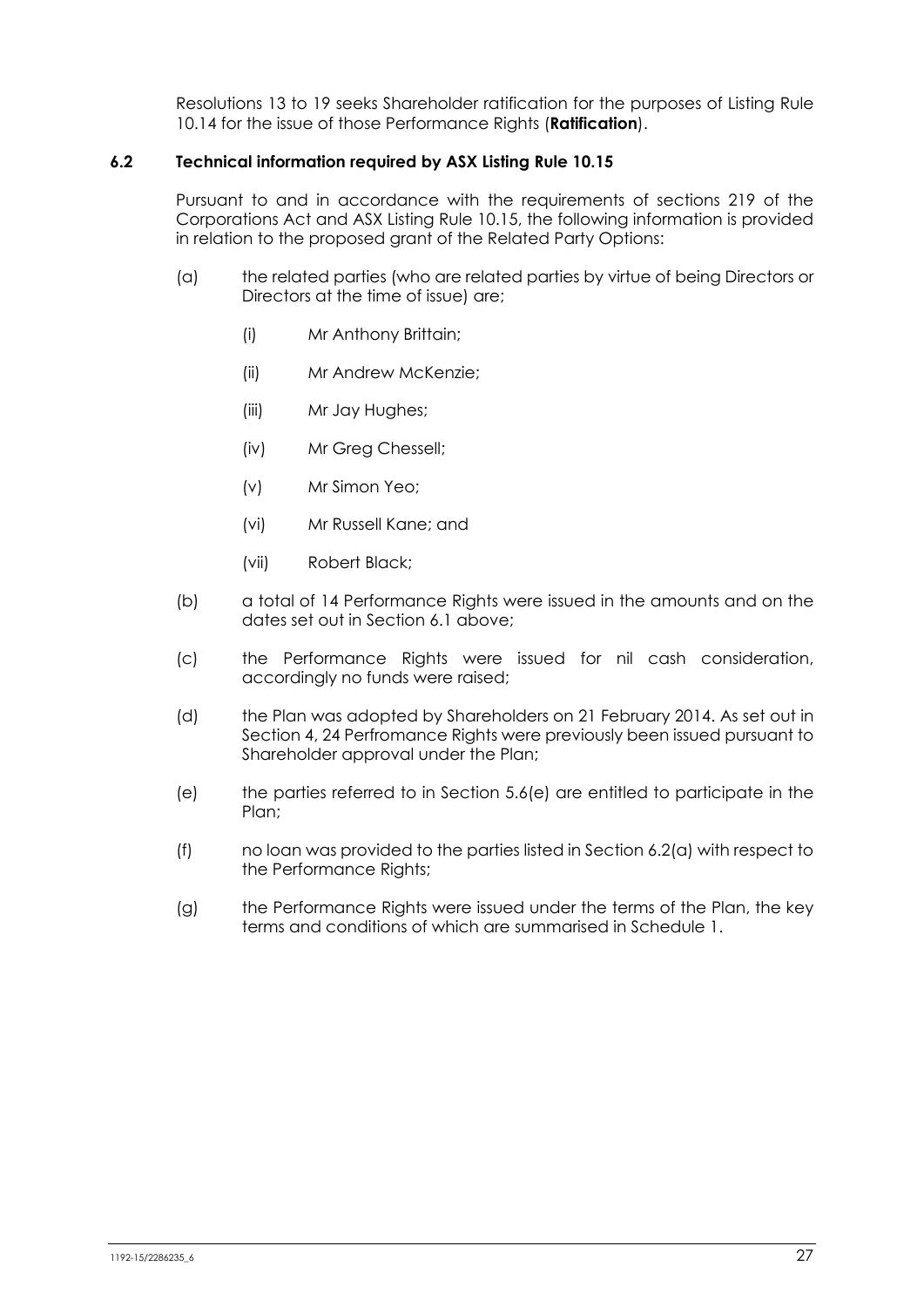# **GLOSSARY**

**\$** means Australian dollars.

**Annual General Meeting** or **Meeting** means the meeting convened by the Notice.

**ASIC** means the Australian Securities & Investments Commission.

#### **Associated Body Corporate** means:

- (a) a related body corporate (as defined in the Corporations Act) of the Company;
- (b) a body corporate which has an entitlement to not less than 20% of the voting Shares of the Company; and
- (c) a body corporate in which the Company has an entitlement to not less than 20% of the voting shares.

**ASX** means ASX Limited (ACN 008 624 691) or the financial market operated by ASX Limited, as the context requires.

**ASX Listing Rules** means the Listing Rules of ASX.

**Board** means the current board of directors of the Company.

**Business Day** means Monday to Friday inclusive, except New Year's Day, Good Friday, Easter Monday, Christmas Day, Boxing Day, and any other day that ASX declares is not a business day.

**Chair** means the chair of the Meeting.

**Closely Related Party** of a member of the Key Management Personnel means:

- (a) a spouse or child of the member;
- (b) a child of the member's spouse;
- (c) a dependent of the member or the member's spouse;
- (d) anyone else who is one of the member's family and may be expected to influence the member, or be influenced by the member, in the member's dealing with the entity;
- (e) a company the member controls; or
- (f) a person prescribed by the *Corporations Regulations 2001* (Cth) for the purposes of the definition of 'closely related party' in the Corporations Act.

**Company** means Euroz Limited (ACN 000 364 465).

**Constitution** means the Company's constitution.

**Corporations Act** means the *Corporations Act 2001* (Cth).

**Directors** means the current directors of the Company.

**Entrust** means Entrust Wealth Management Pty Ltd (ACN 100 088 168).

**Euroz Group** means the Company, Euroz Securities, Westoz, Entrust and Prodigy.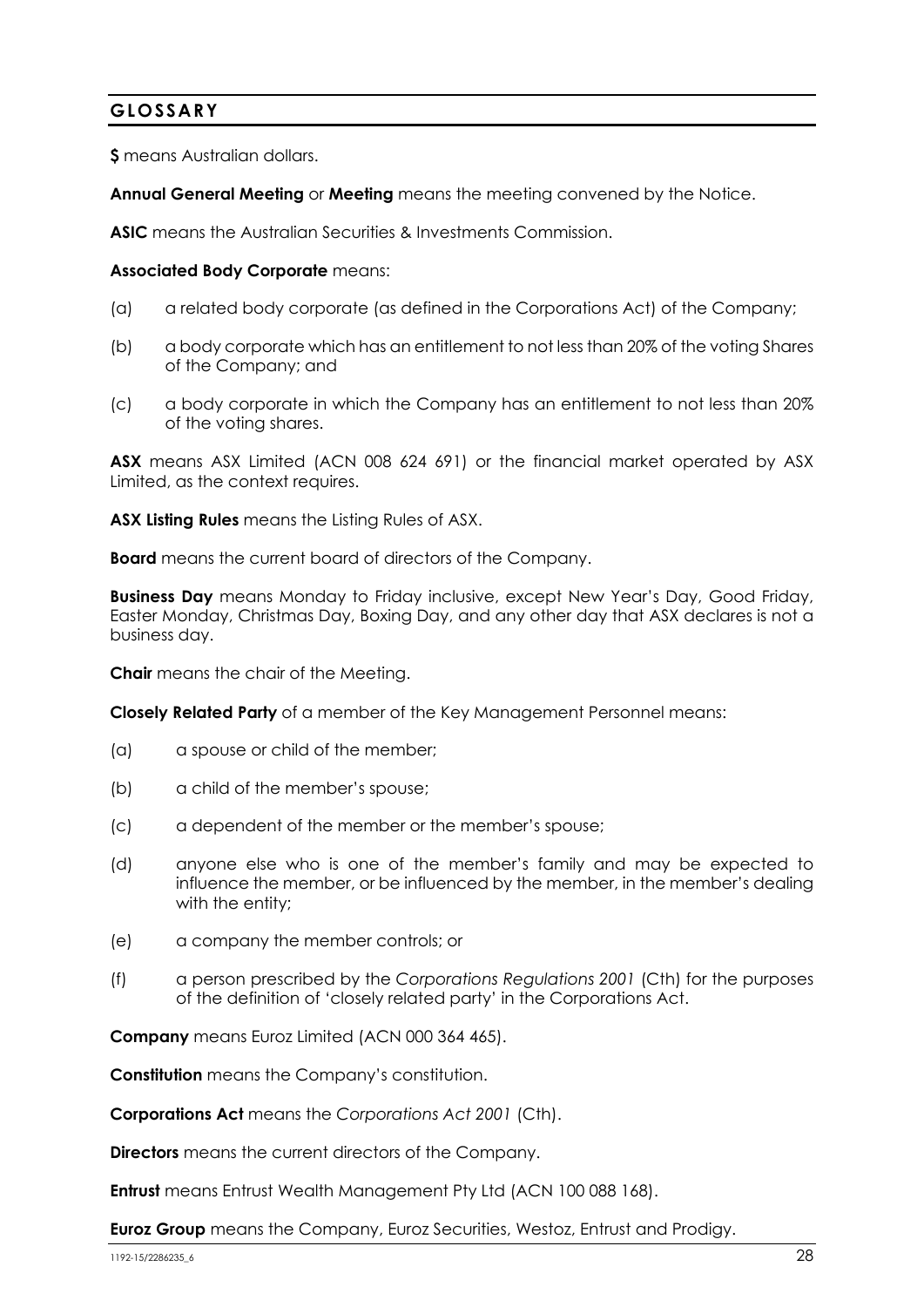**Euroz Securities** means Euroz Securities Limited (ACN 089 314 983).

**Explanatory Statement** means the explanatory statement accompanying the Notice.

**Incentive Performance Rights Plan** or Plan means the incentive performance rights plan the subject of Resolution 5 as summarised in Schedule 1.

**Key Management Personnel** has the same meaning as in the accounting standards issued by the Australian Accounting Standards Board and means those persons having authority and responsibility for planning, directing and controlling the activities of the Company, or if the Company is part of a consolidated entity, of the consolidated entity, directly or indirectly, including any director (whether executive or otherwise) of the Company, or if the Company is part of a consolidated entity, of an entity within the consolidated group.

**Notice** or **Notice of Meeting** means this notice of meeting including the Explanatory Statement and the Proxy Form.

**Option** means an option to acquire a Share.

**Ordinary Securities** has the meaning set out in the ASX Listing Rules.

**Performance Right** means a right to acquire a Share, subject to satisfaction of any vesting conditions, and the corresponding obligation of the Company to provide the Share.

**Performance Right Plan** and **Plan** means the Company's performance rights plan that is set out in Section 4.

**Prodigy** means Prodigy Investment Partners Limited (ACN 600 471 430)

**Profit Share Bonus Pool** is a share of the pre-tax profit of Euroz Securities that is distributed amongst those eligible to receive Profit Share Bonus Payments.

**Profit Share Bonus Payment** has the meaning given in Section 5.2

**Proxy Form** means the proxy form accompanying the Notice.

**Related Parties** means the parties that are set out in Section 5.1.

**Related Party Performance Right** means a Performance Right granted pursuant to Resolutions 6 to 12 with the terms and conditions set out in Schedule 1.

**Relevant Financial Year** has its meaning given in Section 5.4.

**Remuneration Report** means the remuneration report set out in the Director's report section of the Company's annual financial report for the year ended 30 June 2019.

**Resolutions** means the resolutions set out in the Notice, or any one of them, as the context requires.

**Section** means a section of the Explanatory Statement.

**Share** means a fully paid ordinary share in the capital of the Company.

**Shareholder** means a registered holder of a Share.

**Westoz** means Westoz Funds Management Pty Ltd (ACN 106 677 721)

**WST** means Western Standard Time as observed in Perth, Western Australia.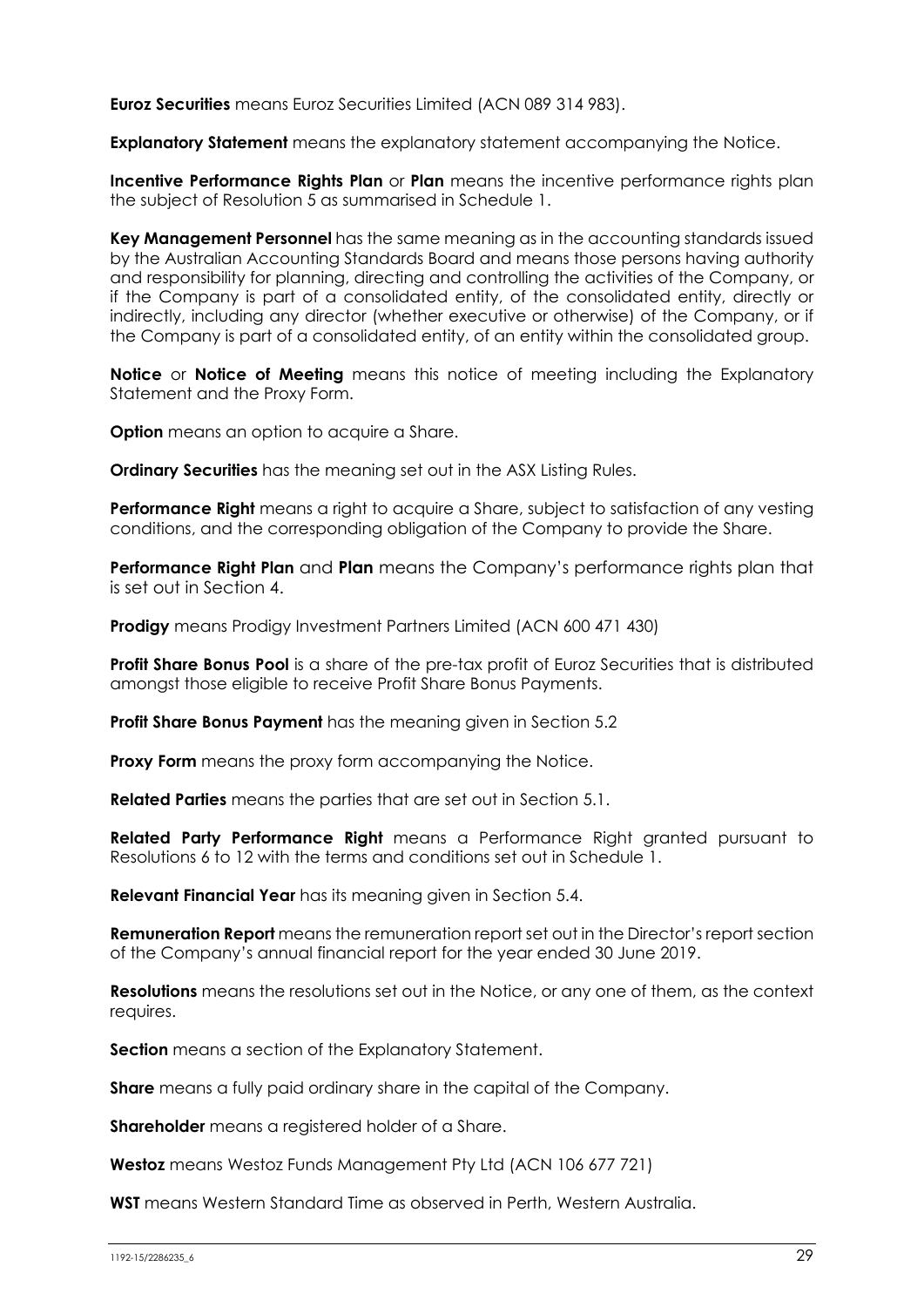# **SCHEDULE 1 – TERMS AND CONDITIONS OF PERFORMANCE RIGHTS PLAN**

The following is a summary of the key terms and conditions of the Plan to be adopted by Shareholder pursuant to Resolution 5:

- (a) **Eligible Participants:** The Plan is open to any full time or part time employee or executive director of the Euroz Group who is declared by the Board to be eligible to receive grants of Performance Rights under the Plan (**Eligible Participants**). All employees participating in the Company's current Profit Share Bonus Payments (**Cash Bonus Schemes**) will participate in the Plan and 25% of the bonus will be invested in the Performance Rights.
- (b) **Purpose of the Plan:** The purpose of the Plan is defer 25% of Eligible Participants' Profit Share Bonus Payments into equity in the Company to provide an incentive to Eligible Participants by enabling them to participate in the future growth of the Company and upon becoming shareholders, to participate in the Company's profits and development. Under the Plan Eligible Participants may be granted rights to Shares upon the satisfaction of specified performance criteria (**Performance Rights**). The provision of this incentive is expected to result in future benefits to the shareholders and Eligible Participants.
- (c) **Offer of Performance Rights:** All Eligible Participants participating in the Company's current cash bonus schemes will defer part of the bonus for each financial year into Performance Rights. Performance Rights will be granted at the start of the relevant financial year. The Board may make a written offer (**Offer**) to the Eligible Participant of Performance Rights which will form the deferred component of their Profit Share Bonus Payment. The Offer will specify the number of Performance Rights being offered and the conditions that must be met by the Eligible Participant before the Performance Rights will vest.
- (d) **Number of Rights Offered:** The number of Performance Rights that will be offered to an Eligible Participant pursuant to an Offer is entirely within the discretion of the Directors. Each Performance Rights will, upon vesting, entitle the holder to:
	- (i) a specified number of Shares (**Standard Performance Right**); or
	- (ii) a specified number of Shares calculated by the Plan Dollar Value divided by the 30-day VWAP preceding the calculation date as specified in the offer (**Formulaic Performance Right**),
- (e) **Vesting Conditions:** The Board will have the discretion to determine what vesting conditions and or performance hurdles must be met by Eligible Participant in order for the Performance Rights and or Shares to vest and become exercisable.
- (f) **Vesting:** The Performance Rights will not vest unless the vesting conditions imposed by the Board have been satisfied. Once the Board determined whether or not the vesting conditions, performance hurdles and/or other conditions have been met it will notify the participants of the number of Performance Rights/Shares that have vested and or lapsed.
- (g) **Exercise Price:** An Eligible Participant will not be required to make any payment in return for a grant of Performance Rights nor for the issue or transfer of Shares upon the vesting of Performance Rights.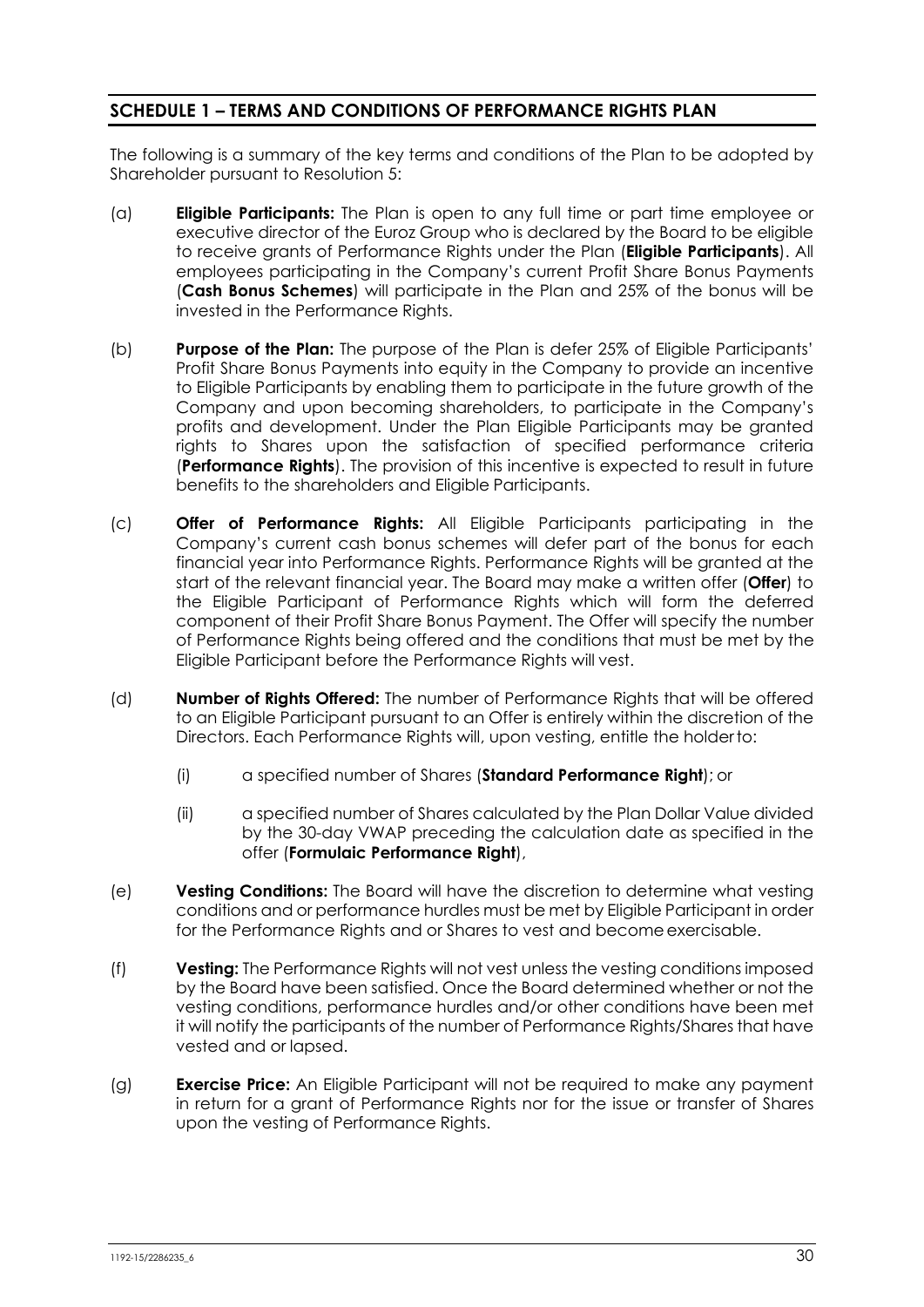- (h) **Lapse of Rights:** Performance Rights that have not vested will lapse on the seventh anniversary of the date of grant of the Performance Rights or on the first to occur of certain specified events, including:
	- (i) a failure to meet the vesting conditions;
	- (ii) a purported transfer of the Performance Rights without the Board's consent;
	- (iii) the Eligible Participant ceasing his or her employment or employment relationship with the Euroz Group; or
	- (iv) any other circumstances specified by the Board in the Offer.

The Board will have overriding discretion to determine that some or all unvested Performance Rights will not lapse.

- (i) **Bad Leaver:** If the Eligible Participant is a bad leaver, as determined by the Board, then all Shares issued and or transferred to the Eligible Participant under the Plan will be forfeited unless otherwise determined by the Board and the trustee of the Employee Share Trust as set out in (m) will become the legal and beneficial owner of the Shares.
- (j) **Shares Issued Upon Exercise of Rights:** The Company will issue or transfer shares to the Eligible Participant as soon as practicable after the vesting of Performance Rights. The shares issued under the Plan will be of the same class and will rank equally with shares in the Company at the date of issue. The Company will seek listing of the new shares on ASX within the time required by ASX Listing Rules.
- (k) **Share Restrictions:** Prior to the grant the Board has discretion to impose disposal restrictions on Shares received following the exercise of Performance Rights by way of either Trust or ASX Holding Lock. The Eligible Participant will have full dividend and voting rights during the share disposal restriction period.
- (l) **Transfer of Rights:** A Performance Right is not transferable without the consent of the Board.
- (m) **Employee Share Trust:** The Plan will be operated through an employee share trust structure. Under the trust, on vesting and exercise of any Performance Rights the resultant Shares will be held via the trust where the trustee will be the legal owner of the share and the employee the beneficial owner.
- (n) **Change of Control, Takeover, Scheme or Arrangement:** In the event of a takeover bid under which the bidder acquires a relevant interest in at least 50.1% of the Company's shares, being declared unconditional, the Board may determine that that all or a specified number of the Performance Rights vest. Unless the Board determines otherwise any Performance Right which the Board determines does not vest will lapse.

In the event that a Court approves a proposed compromise or arrangement for the purpose of a scheme for the reconstruction of the Company or its amalgamation with any other company, or any person becomes bound or entitled to acquire shares in the Company under the Corporations Act, the Board may determine that all or a specified number of an Eligible Participant's Performance Rights vest. Unless otherwise determined by the Board any Performance Right which the Board determines does not vest will lapse.

(o) **Bonus Issues, Rights Issues and Capital Reconstruction:** In order to prevent a reduction of the number of shares to which the Performance Rights relate in the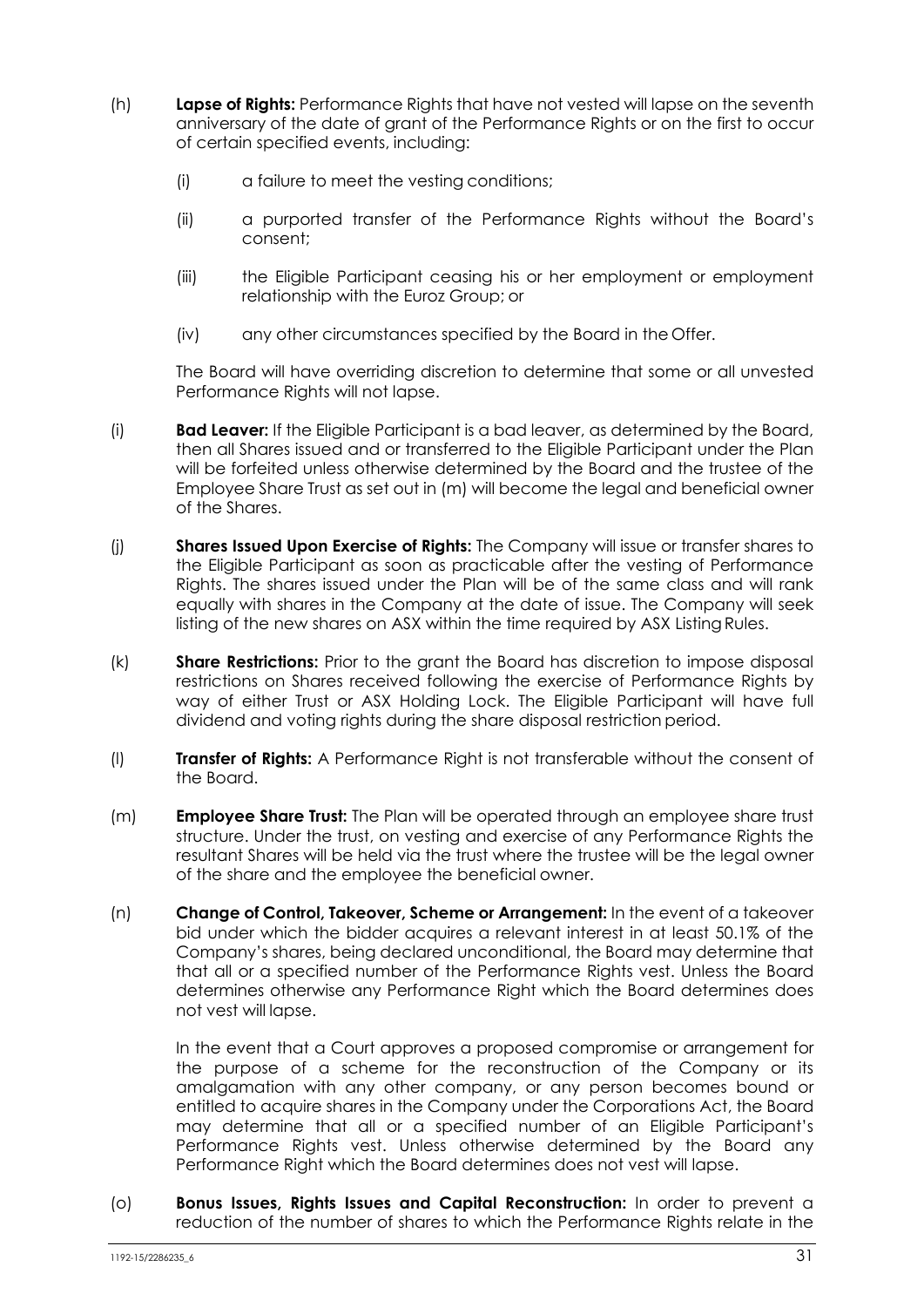event of bonus issues, rights issues or a capital reconstruction, there are provisions in the rules which provide a method of adjustment of the number of Performance Rights to prevent such a reduction.

(p) **Participation in New Issues:** There are no participating rights or entitlements inherent in the Performance Rights and the holders will not be entitled to participate in new shares of capital offered to shareholders during the currency of the Performance Rights. In addition, holders of Performance Rights will not be entitled to vote or receive dividends as a result of their holding of Performance Rights.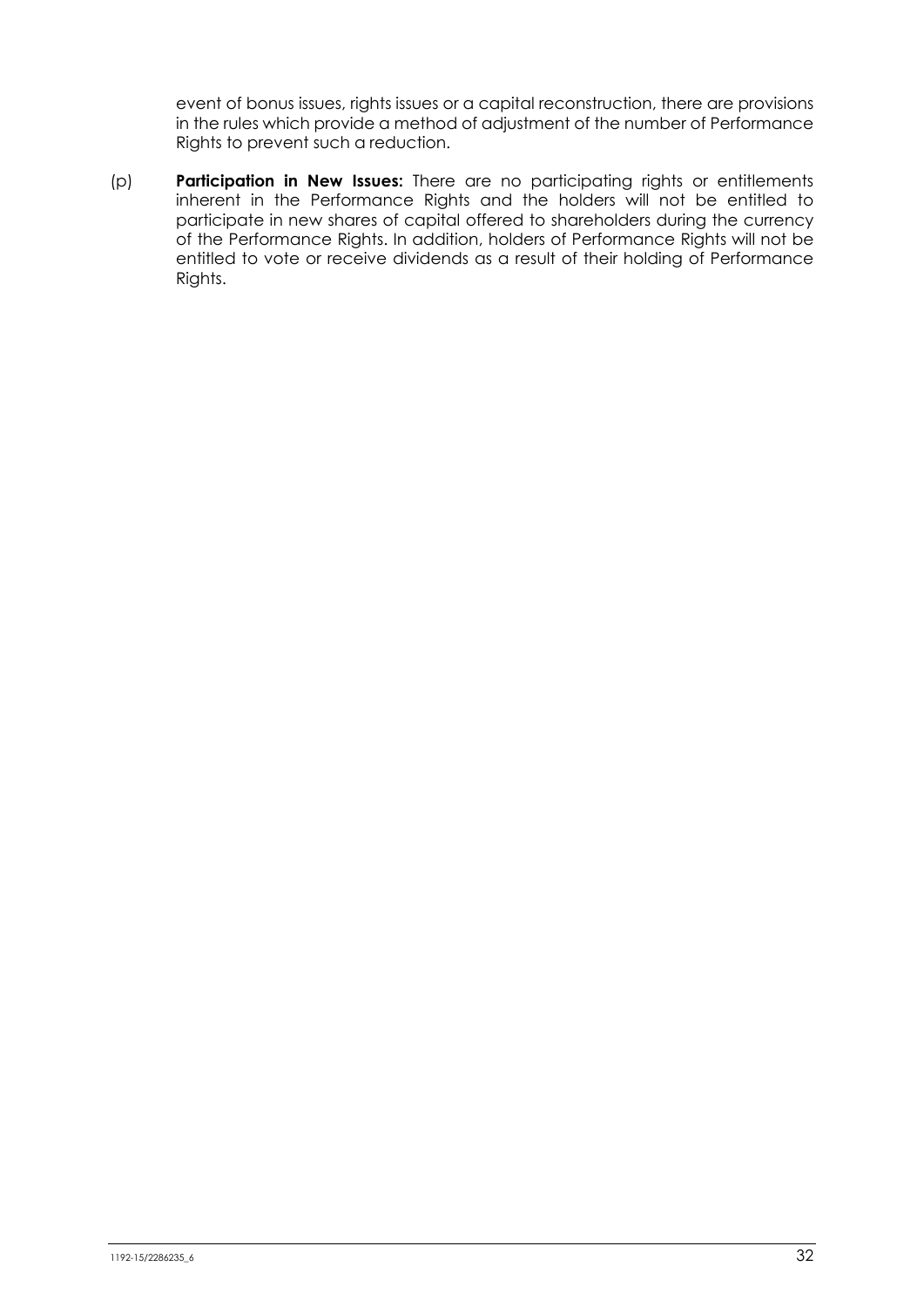

**EUROZ LIMITED** ABN 53 000 364 465

# **Need assistance?**

**Phone:**

**Online:**



1300 730 915 (within Australia) +61 3 9946 4474 (outside Australia)

www.investorcentre.com/contact



# **YOUR VOTE IS IMPORTANT**

For your proxy appointment to be effective it must be received by **1:30pm (WST) Wednesday 20 November 2019.**

# **Proxy Form**

### **How to Vote on Items of Business Lodge your Proxy Form:**

All your securities will be voted in accordance with your directions.

#### **APPOINTMENT OF PROXY**

**Voting 100% of your holding:** Direct your proxy how to vote by marking one of the boxes opposite each item of business. If you do not mark a box your proxy may vote or abstain as they choose (to the extent permitted by law). If you mark more than one box on an item your vote will be invalid on that item.

**Voting a portion of your holding:** Indicate a portion of your voting rights by inserting the percentage or number of securities you wish to vote in the For, Against or Abstain box or boxes. The sum of the votes cast must not exceed your voting entitlement or 100%.

**Appointing a second proxy:** You are entitled to appoint up to two proxies to attend the meeting and vote on a poll. If you appoint two proxies you must specify the percentage of votes or number of securities for each proxy, otherwise each proxy may exercise half of the votes. When appointing a second proxy write both names and the percentage of votes or number of securities for each in Step 1 overleaf.

**A proxy need not be a securityholder of the Company.**

#### **SIGNING INSTRUCTIONS FOR POSTAL FORMS**

**Individual:** Where the holding is in one name, the securityholder must sign.

**Joint Holding:** Where the holding is in more than one name, all of the securityholders should sign.

**Power of Attorney:** If you have not already lodged the Power of Attorney with the registry, please attach a certified photocopy of the Power of Attorney to this form when you return it.

**Companies:** Where the company has a Sole Director who is also the Sole Company Secretary, this form must be signed by that person. If the company (pursuant to section 204A of the Corporations Act 2001) does not have a Company Secretary, a Sole Director can also sign alone. Otherwise this form must be signed by a Director jointly with either another Director or a Company Secretary. Please sign in the appropriate place to indicate the office held. Delete titles as applicable.

#### **ATTENDING THE MEETING**

**If you are attending in person, please bring this form with you to assist registration.**

#### **Corporate Representative**

If a representative of a corporate securityholder or proxy is to attend the meeting you will need to provide the appropriate "Appointment of Corporate Representative" prior to admission. A form may be obtained from Computershare or online at www.investorcentre.com under the help tab, "Printable Forms".

#### **Online:**

Lodge your vote online at www.investorvote.com.au using your secure access information or use your mobile device to scan the personalised QR code.

Your secure access information is

**SRN/HIN: Control Number: 182881**

For Intermediary Online subscribers (custodians) go to www.intermediaryonline.com

**By Mail:**

Computershare Investor Services Pty Limited GPO Box 242 Melbourne VIC 3001 Australia

**By Fax:**

1800 783 447 within Australia or +61 3 9473 2555 outside Australia



**PLEASE NOTE:** For security reasons it is important that you keep your SRN/HIN confidential.